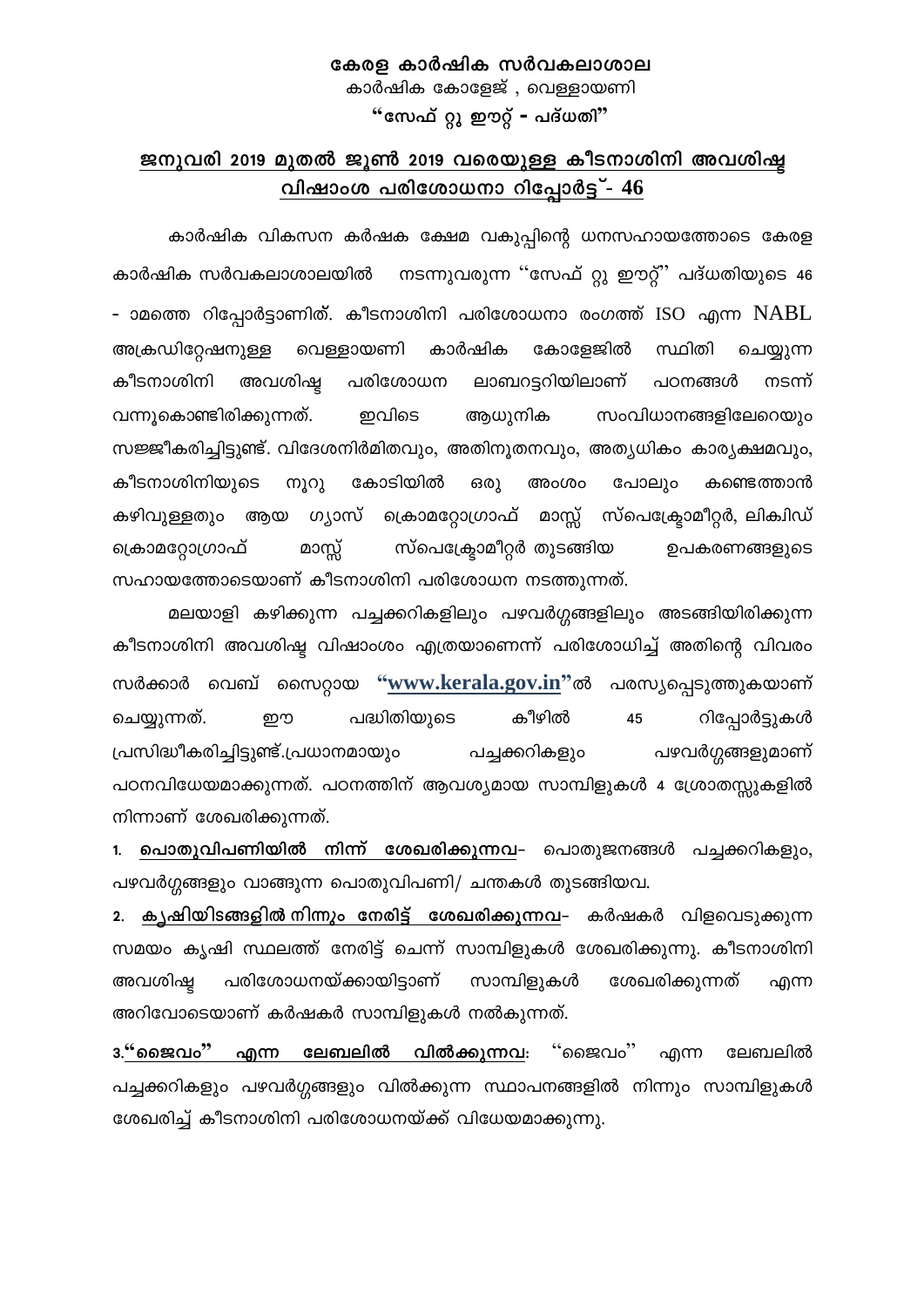4. <u>''**ഇക്കോ ഷോപ്പ്''വഴി വിൽക്കുന്നവ**: കൃഷി വകുപ്പിന്റെ കീഴിൽ പ്രവർത്തിക്കു</u>ന്ന ''ഇക്കോ ഷോപ്പുകളിൽ'' പച്ചക്കറികളും, പഴവർഗ്ഗങ്ങളും ശേഖരിച്ച് നിന്നും കീടനാശിനി അവശിഷ്ട പരിശോധനയ്ക്ക് വിധേയമാക്കുന്നു. ചില ''ഇക്കോ ഷോപ്പുകളിൽ'' നിന്നും കൃഷി ഉദ്യോഗസ്ഥർ തന്നെ സാമ്പിളുകൾ ശേഖരിച്ച് പരിശോധയ്ക്കായി നൽകുന്നു.

2006–ലെ ഭക്ഷ്യസുരക്ഷിതത്വ നിയമം അനുസരിച്ച് പരമാവധി അവശിഷ്ട വിഷാംശ പരിധി കീടനാശിനിയ്ക്കും വിളകളിലും നിശ്ചയിക്കണമെന്ന് ഒരോ ഒരോ നിഷ്കർഷിച്ചിട്ടുണ്ട്. ഭക്ഷ്യവസ്തുക്കളിൽ അവശിഷ്ഠ വിഷാംശം ഈപരിധിയ്ക്ക് മൂകളിലായാൽ ആരോഗ്യപ്രശ്നങ്ങൾ ഉണ്ടാകാനുള്ള സാധ്യത കൂടുതലാണ്. കണ്ടെത്തിയ ഒരോ കീടനാശിനിയും അതാതുവിളകളിൽ അനുവദനീയ പരിധിക്ക് റിപ്പോർട്ടിൽ മുകളിൽ അല്ലയോ എന്നത് றற വിശദമായി ആണോ രേഖപ്പെടുത്തിയിരിക്കൂന്നു.

#### റിപ്പോർട്ടിലെ കണ്ടെത്തലുകളിൽ മേലുള്ള അവലോകനം

ജൂൺ പരിശോധന നടത്തിയ ജനുവരി 2019 മൂതൽ 2019 വരെ 729 ഭക്ഷ്യവസ്തുക്കളിൽ 128 ൽ മാത്രമെ കീടനാശിനി സാന്നിദ്ധ്യം കണ്ടെത്തിയുള്ളു  $(17.55\%)$ . 17.37% പച്ചക്കറികളിലും, 19.44% പഴവർഗ്ഗങ്ങളിലും, 50.00% സുഗന്ധവ്യഞ്ജനങ്ങളിലുമാണ് കീടനാശിനി സാന്നിദ്ധ്യം കണ്ടെത്തിയത്. എന്നാൽ പൊതുവിപണിയിൽ നിന്നും ശേഖരിച്ച മറ്റ് ഭക്ഷ്യവസ്തുക്കളായ ഉലുവ, ഗോതമ്പ്, അരി എന്നിവയിൽ യാതൊരു കീടനാശിനിയും കണ്ടെത്തിയിട്ടില്ല.

#### $\mathbf{I}$ . പൊതുവിപണിയിലെ സാമ്പിളുകളിലെ കീടനാശിനി അവശിഷ്ട തോത്:

#### 1. പച്ചക്കറികൾ:

പൊതുവിപണിയിൽ നിന്നും ശേഖരിച്ച 20.12% പച്ചക്കറികളിലും 28% സുഗന്ധവ്യഞ്ജനങ്ങളിലും കീടനാശിനി അവശിഷ്ടം പഴവർഗ്ഗങ്ങളിലും 66.6% കണ്ടു കണ്ടെത്തുകയുണ്ടായി. പച്ചക്കറിയിലും സാധാരണ ഒരോ വരുന്ന രോഗകീടങ്ങൾക്ക് പ്രതിവിധിയായി ശുപാർശ ചെയ്തിരിക്കുന്ന കീടനാശിനികളുടെ അവശിഷ്ട പരിധിയും ഉപയോഗക്രമവും പരമാവധി നിഷ്കർഷിക്കപ്പെട്ടിട്ടുണ്ട്. പൊതുവിപണിയിൽ നിന്നു ശേഖരിച്ച 333 സാമ്പിളുകളിൽ 67 എണ്ണത്തിലാണ് (21 കണ്ടെത്തിയിട്ടുള്ളത്. പച്ചക്കറികൾ) അവശിഷ്ഠം ഇതിൽ ഇനം കേവലം ആറെണ്ണത്തിൽ കീടനാശിനി അവശിഷ്ഠ മാത്രമാണ് ശുപാർശ ചെയ്യപ്പെട്ടിട്ടുള്ള അവശിഷ്ഠം ത്തിയത്. ബാക്കി തൊണ്ണൂറു ക കണ്ടെത്തിയ ശതമാനം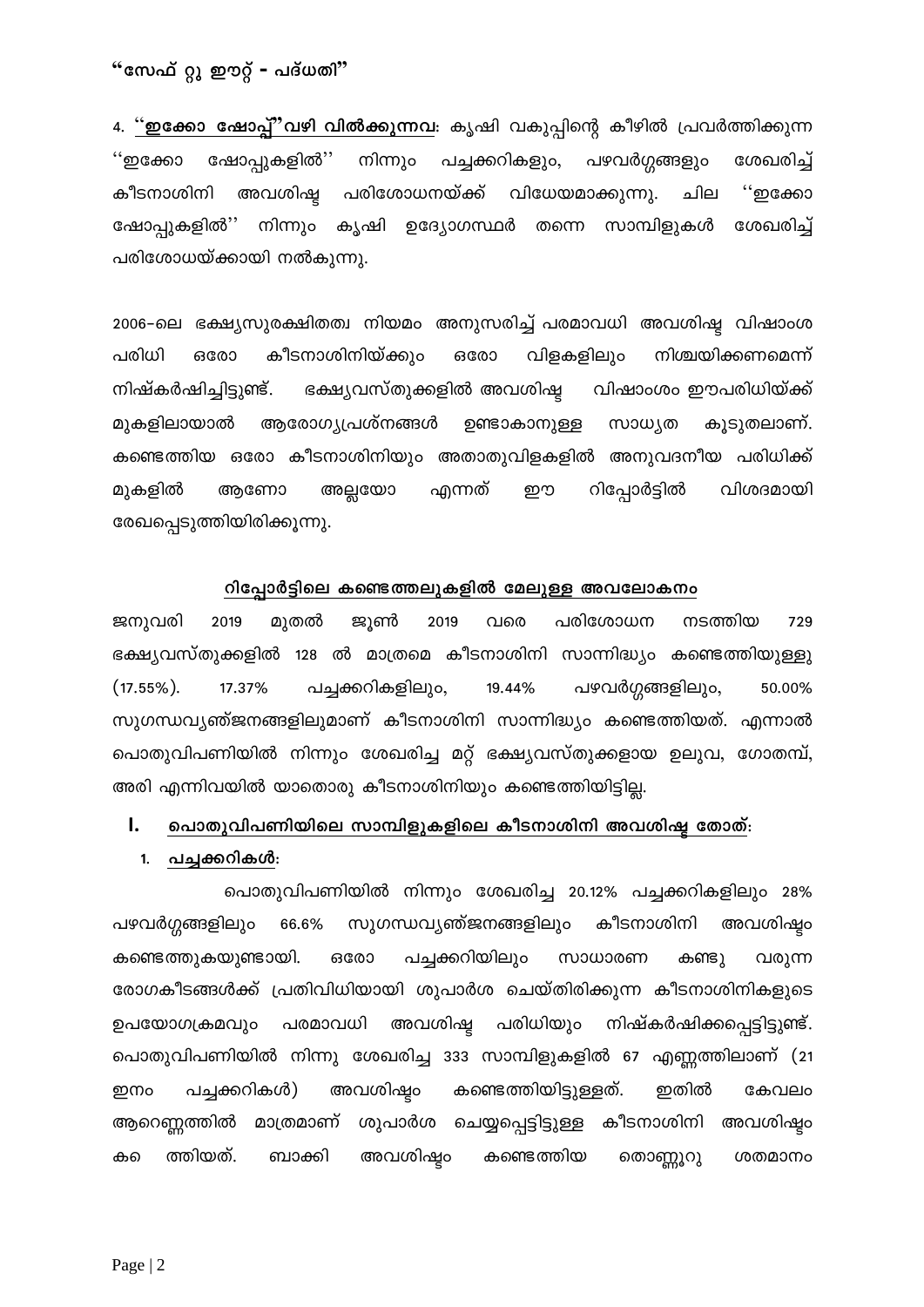കീടനാശിനികളും അതാത് പച്ചക്കറികളിൽ ശുപാർശ ചെയ്യപ്പെടാത്തതാണ് എന്നത് ആശങ്കാജനകമാണ്. അതുകൊണ്ട്തന്നെ അവശിഷ്ട പരിധി നിഷ്കർഷിക്കപ്പെട്ടിട്ടുമില്ല. അതാത് വിളകളിൽ ശുപാർശ ചെയ്യപ്പെടാത്ത കീടനാശിനിയുടെ പ്രയോഗം ഒട്ടനവധി ആരോഗ്യ പരിസ്ഥിതി പ്രശ്നങ്ങൾ സൃഷ്ടിക്കാൻ സാധ്യതയുണ്ട്.(പട്ടിക 2)

#### <u>2.പഴവർഗ്ഗങ്ങൾ</u>

കീടനാശിനി അവശിഷ്ഠ പരിശോധനയ്ക്ക് വിധേയമാക്കിയ  $\overline{4}$ ഇനത്തിൽപ്പെടുന്ന സാമ്പിളുകളിൽപൊതുവിപണിയിൽ നിന്നും ശേഖരിച്ച 36 ഏഴെണ്ണത്തിൽ (28%) മാത്രമാണ് അവശിഷ്ട വിഷാംശം കണ്ടെത്തിയത്. കണ്ടെത്തിയ 13 ഇനം കീടനാശിനികളിൽ മൂന്നെണ്ണം മാത്രമെ ശുപാർശ ചെയ്തിട്ടുള്ളു, ബാക്കി കീടനാശിനികളും പഴവർഗ്ഗത്തിൽ ത്തിയ 77% അതാതു ശുപാർശ കലെ ചെയ്യപ്പെടാത്തതാണ്. എന്നാൽ ശുപാർശ ചെയ്ത കീടനാശിനികൾ എല്ലാം തന്നെ അനുവദനീയ പരിധിക്ക് താഴേയാണ് എന്നത് ആശ്വാസം ഏകുന്നു. എറ്റവും അധികം ത്തിയത് പച്ച മുന്തിരിയിൽ ആണ്. പച്ചമുന്തിരിയിൽ കീടനാശിനി സാന്നിദ്ധ്യം കടെ കണ്ടെത്തിയ 8 ഇനം കീടനാശിനികളിൽ കാർബൻഡാസിം ഒഴിച്ച് മറ്റൊന്നും തന്നെ മുന്തിരിയിൽ ശുപാർശ ചെയ്തിട്ടില്ല. കേരളത്തിൽ നിരോധിച്ച പ്രൊഫനോഫോസ് എന്ന കീടനാശിനിയും മുന്തിരിയിൽ കണ്ടെത്തിയിട്ടുണ്ട്.

ആപ്പിളിൽ കണ്ടെത്തിയ 3 കീടനാശിനികളും ആപ്പിൾ കൃഷിയിൽ ശുപാർശ കർഷകരിൽ നിന്നും നേരിട്ട് ശേഖരിച്ചവ, ജൈവപച്ചക്കറി ചെയ്യപ്പെടാത്തവയാണ്. നിന്നൂം മാർക്കറ്റുകൾ, ഇക്കോഷോപ്പുകൾ എന്നിവിടങ്ങളിൽ ശേഖരിച്ച പഴവർഗ്ഗങ്ങളിൽ (മുന്തിരി, പപ്പായ, ആപ്പിൾ) ഒന്നിലും കീടനാശിനി തന്നെ സാന്നിദ്ധ്യം കണ്ടെത്തിയില്ല എന്നത് ആശ്വാസമാകുന്നു.

#### 3. സുഗന്ധവ്യഞ്ജനങ്ങൾ

ജീരകം, പെരുംജീരകം, എന്നിവയുടെ 3 സാമ്പിളുകളാണ് പൊതുവിപണിയിൽ നിന്നും ശേഖരിച്ചത്. ഇതിൽ ഓരോ സാമ്പിളിൽ നിന്നും എട്ടോളം ശുപാർശ കീടനാശിനികൾ കണ്ടെത്തിയിട്ടുണ്ട്. ക്ളോർപൈറിഫോസ്, ചെയ്യപ്പെടാത്ത സൈഫ്ളൂത്രിൻ, കാർബൻഡാസിം, അസറ്റാമിപ്രിഡ്, ക്ലോതയാനിഡിൻ, ഇമിഡാക്ലോപ്പ്രിഡ്, തയാമെത്തോക്സാം, ക്യുനാൽഫോസ് എന്നിവയാണവ. ഇവയൊന്നുംതന്നെ അതാതു വിളകളിൽ ശുപാർശ ചെയ്യപ്പെട്ടിട്ടുള്ളതല്ല.

പൊതു വിപണിയിൽ നിന്നും ശേഖരിച്ചവയിൽ കീടനാശിനി കണ്ടെത്താത്ത ഭക്ഷ്യവസ്തുക്കളുടെ പട്ടിക (പട്ടിക 3 ൽ) ചേർത്തിട്ടുണ്ട്.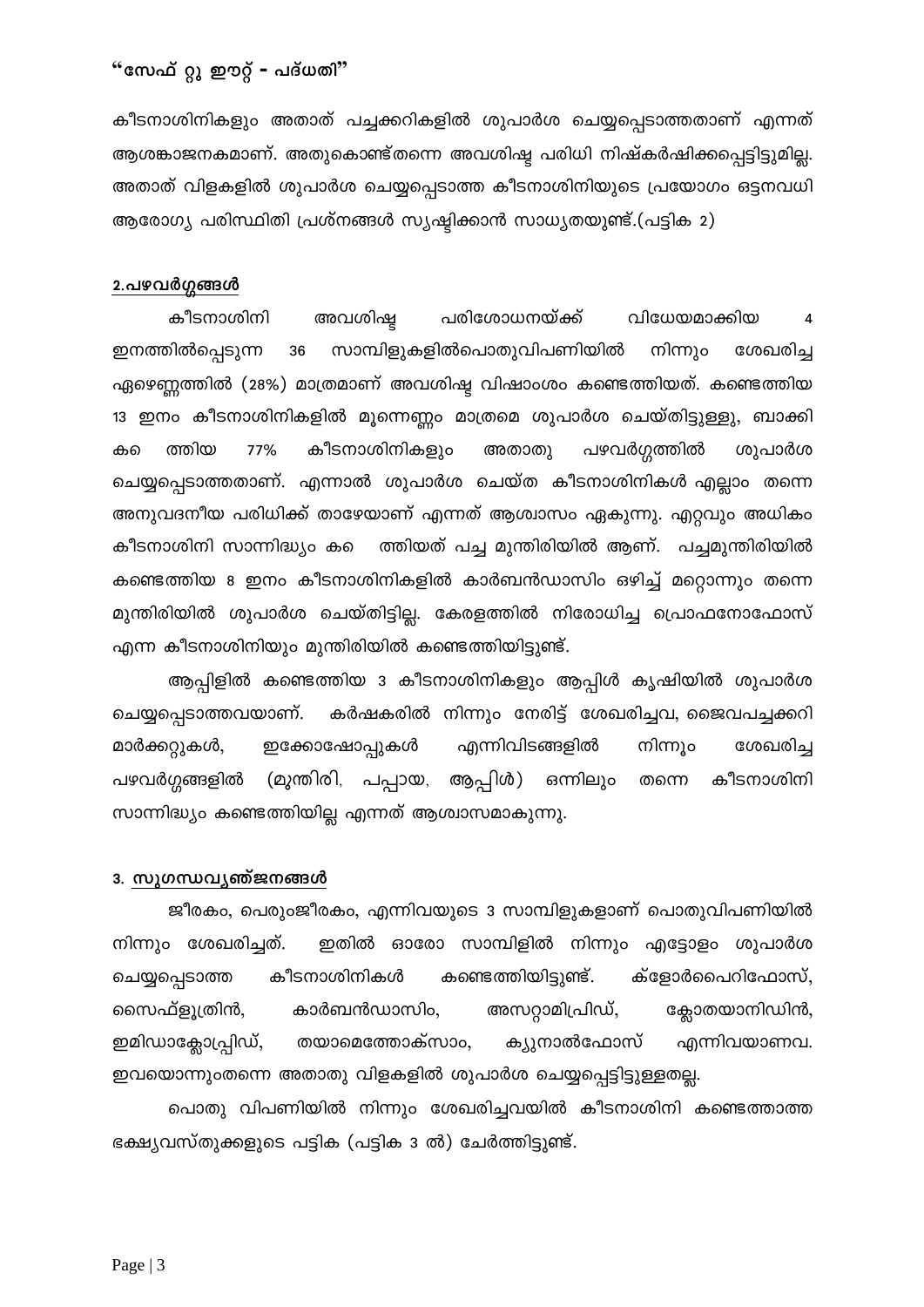## **II.** കൃഷിയിടങ്ങളിൽ നിന്നുംനേരിട്ട് ശേഖരിച്ച സാമ്പിളുകളിലെ കീടനാശിനി **അവശിഷ്ട തോ**ത്

#### 1. <u>പച്ചക്കറികൾ:</u>

കർഷകരിൽ നിന്നും നേരിട്ട് ശേഖരിച്ച (21 ഇനം) പച്ചക്കറികളിൽ 14.39 ശതമാനത്തിൽ മാത്രമെ കീടനാശിനി സാന്നിദ്ധ്യം കണ്ടെത്തിയുള്ളു. പഴവർഗ്ഗങ്ങൾ (മാമ്പഴം, പപ്പായ, പൈനാപ്പിൾ, മുന്തിരി മുതലായവ ), സുഗന്ധവ്യഞ്ജനങ്ങൾ (ഏലം,കുരുമുളക് എന്നിവ ) എന്നിവയിൽ കീടനാശിനി കണ്ടെത്തിയില്ല എന്നത് ആശ്വാസകരമാണ്. കർഷകരിൽ നിന്നും ശേഖരിച്ച 21 ഇനം പച്ചക്കറികളിലെ 257 സാമ്പിളുകളിൽ കീടനാശിനി കണ്ടെത്തിയ 37 എണ്ണത്തിലും ശുപാർശ ചെയ്യപ്പെടാത്ത കീടനാശിനികൾ ആയിരുന്നു എന്നത് ശ്രദ്ധേയമാണ്. കീടനാശിനി വിപണന രംഗത്ത് നടപ്പാക്കിക്കൊണ്ടിരിക്കുന്ന കർശന നിയന്ത്രണങ്ങൾ ശക്തിപ്പെടുത്തേണ്ടതിന്റെ ആവശ്യകത വെളിവാക്കുന്നു ഈ ഫലങ്ങൾ.

പൊതു വിപണിയെ അപേക്ഷിച്ച്, കേരളത്തിൽ ഉല്പ്പാദിപ്പിക്കപ്പെടുന്ന പച്ചക്കറികൾ കൂടുതൽ സുരക്ഷിതമെന്ന് മനസ്സിലാക്കാം. പൊതുവിപണിയിലെ കറിവേപ്പില സാംപിളുകളിൽ പത്തോളം തരം ശുപാർശ ചെയ്തിട്ടില്ലാത്ത കീടനാശിനികൾ കണ്ടെത്തിയപ്പോൾ നമ്മുടേത് തീർത്തും സുരക്ഷിതമാണെന്ന് എടുത്തു പറയേണ്ടതുണ്ട് $\ldots$  പച്ചക്കറി ഉൽപ്പാദനത്തിൽ നാം നടത്തിയ ഇടപെടലുകൾ സൂക്ഷ്മതലത്തിൽ വരുത്തിയ ചലനങ്ങൾ ശക്തിപ്പെട്ടുകൊണ്ടിരിക്കുന്നു എന്നത് അശ്വാസകരമാണ്.

നമ്മുടെ കർഷകർ ഉല്പ്പാദിപ്പിക്കുന്ന രസകദളി, മാമ്പഴം, പപ്പായ, കൈതച്ചക്ക, റോസ് ആപ്പിൾ (ചാമ്പക്ക) എന്നിവയെല്ലാം തന്നെ പൂർണ്ണ സുരക്ഷിതമത്രെ.

കർഷകരിൽ നിന്നും നേരിട്ട് ശേഖരിച്ച സാമ്പിളുകളിൽ കീടനാശിനി കണ്ടെത്താത്തവയുടെ പട്ടിക (പട്ടിക 5 ൽ) ചേർത്തിട്ടുണ്ട്.

# $III.$  "ജൈവം" എന്ന ലേബലിൽ വിൽക്കുന്ന സാമ്പിളുകളിലെ കീടനാശിനി അവശിഷ തോത്:

#### പച്ചക്കറികൾ

സുരക്ഷിത ഭക്ഷണത്തെ സംബന്ധിച്ച് ഉപഭോക്താക്കളിൽ ഉണ്ടായിക്കൊണ്ടിരിക്കുന്ന അവബോധം, ജൈവ വിപണികളുടെ വളർച്ചക്കു നിദാനമായിട്ടുണ്ട്.  $\,$ 'ജൈവം' എന്ന ലേബലിൽ തന്നെ വില്പന നടത്തുന്ന ഇത്തരം വിപണന ശാലകൾ പൊതുവിപണിയേക്കാൾ ഉയർന്ന വില്യ്ക്കാണ് വില്പന നടത്തുന്നത്. എന്നാൽ, ഇത്തരം വിപണന ശാലകളിൽ നിന്നും ശേഖരിച്ച 36 ഇനം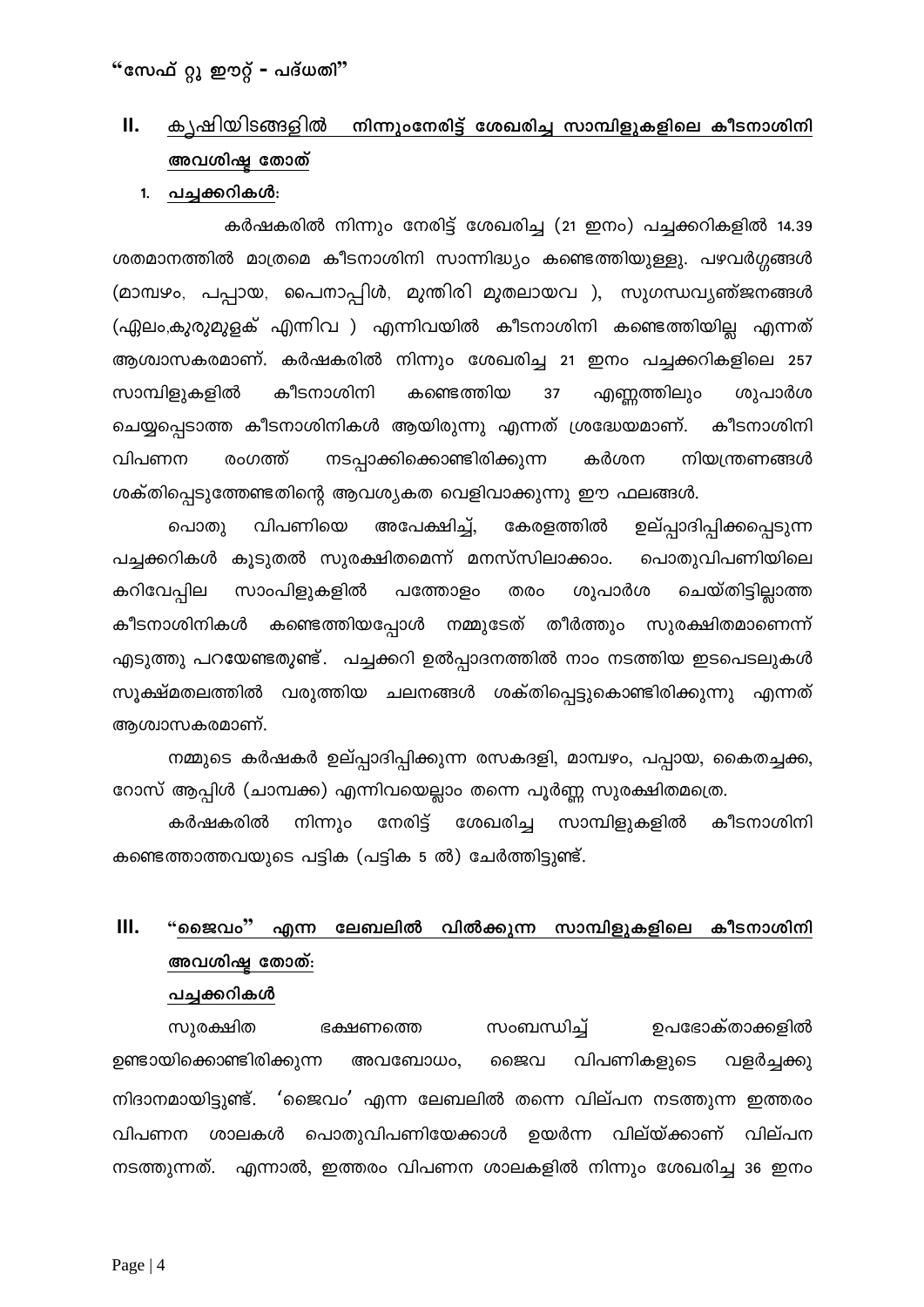പച്ചക്കറി സാമ്പിളുകളിൽ 9 എണ്ണത്തിലും (25%) അവശിഷ്ടം കണ്ടെത്തി എന്നത് പ്രസ്താവ്യമാണ്.നാലു സ്രോതസ്സുകളിൽ നിന്നും ശേഖരിച്ച പ്രത്യേകം സാമ്പിളുകളിൽ, ഏറ്റവുമധികം അവശിഷ്ടം കണ്ടെത്തിയത് ഈ സ്രോതസ്സിൽ നിന്നാണ്. ഇതിൽ കാർബൻഡാസിം, ഇമിഡാക്ലോപ്പ്രിഡ് എന്നിവ മാത്രമാണ് ശുപാർശ ചെയ്തിട്ടുള്ളത്. ബാക്കി കണ്ടെത്തിയ 85% കീടനാശിനികളും ശുപാർശ ചെയ്യപ്പെടാത്തതാണ്. എന്നാൽ ശുപാർശ ചെയ്തിട്ടുള്ള കീടനാശിനികൾ എല്ലാം തന്നെ അനുവദനീയ പരിധിക്ക് താഴെയാണ് എന്നത് ആശ്വാസമേകുന്നു.

വെണ്ടക്ക, തക്കാളി, കാപ്സിക്കം, വെള്ളരി, പടവലം, പയർ എന്നിവയിൽ ശുപാർശ ചെയ്യപ്പെടാത്ത കീടനാശിനി അവശിഷ്ടങ്ങളാണ് ക ത്തിയിട്ടുള്ളത്. പച്ചക്കറികൾ ഉയർന്ന വിലകൊടുത്ത്, സുരക്ഷിതമെന്നു കരുതി വാങ്ങുന്ന അപ്രകാരമല്ല എന്നുള്ളത് ഗൗരവമായി കാണേണ്ടതാണ്. ഭക്ഷ്യസുരക്ഷാ വകുപ്പിന്റെ ശ്രദ്ധ പതിയേണ്ട മേഖലയാണിത്.

പഴവർഗ്ഗങ്ങൾ എന്നാൽ "ജൈവം" എന്ന ലേബലിൽ വിൽക്കുന്ന സുഗന്ധവ്യഞ്ജനങ്ങൾ എന്നിയയിൽ നിന്നും വിഷാംശം കണ്ടെത്തിയിട്ടില്ല."ജൈവം" എന്ന ലേബലിൽ വിൽക്കുന്ന സാമ്പിളുകളിൽ കീടനാശിനി കണ്ടെത്താത്തതിന്റെ പട്ടിക (പട്ടിക 7 ൽ) ചേർത്തിട്ടുണ്ട്.

#### IV. ഇക്കോ ഷോപ്പ് സാമ്പിളുകളിലെ കീടനാശിനി അവശിഷ്ട തോത്

കൃഷിവകുപ്പിന്റെ സംസ്ഥാന മേൽനോട്ടത്തിൽ നടത്തുന്ന ഇക്കോഷോപ്പുകളിൽ നിന്നൂം ശേഖരിച്ച 10.16% ശതമാനം പച്ചക്കറികളിൽ മാത്രമെ കീടനാശിനി സാന്നിദ്ധ്യം കണ്ടെത്തിയിട്ടുള്ളു.പൊതുവിപണി, ജൈവപച്ചക്കറി വിപണനശാലകൾ, ഉല്പ്പാദകകേന്ദ്രങ്ങൾ എന്നിവയിൽ ഏറ്റവും കുറവ് കീടനാശിനി സാന്നിദ്ധ്യം കണ്ടെത്തിയത് ഇക്കോഷോപ്പുകളിൽ നിന്നുള്ള സാമ്പിളുകളിലാണ്. കണ്ടെത്തിയ ഏകദേശം 30 ഇനം കീടനാശിനികളിൽ, 10 കീടനാശിനികൾ മാത്രമെ അതത് വിളകളിൽ ശുപാർശ ചെയ്തിട്ടുള്ളു. എന്നാൽ ഈ കീടനാശിനികളെല്ലാം തന്നെ അനുവദനീയ പരിധിയ്ക്ക് താഴെയാണ്.പാവൽ, കത്തിരി, കാരറ്റ്, അമരയ്ക്ക, ഇഞ്ചി, പച്ചമുളക് എന്നിവയിലാണ് കീടനാശിനി സാന്നിദ്ധ്യം കണ്ടെത്തിയിട്ടുള്ളത്. കീടനാശിനികളൊന്നുംതന്നെ അതാതു വിളകളിൽ എന്നാൽ றற ശുപാർശ ചെയ്യപ്പെട്ടവയല്ല എന്നു കാണാം.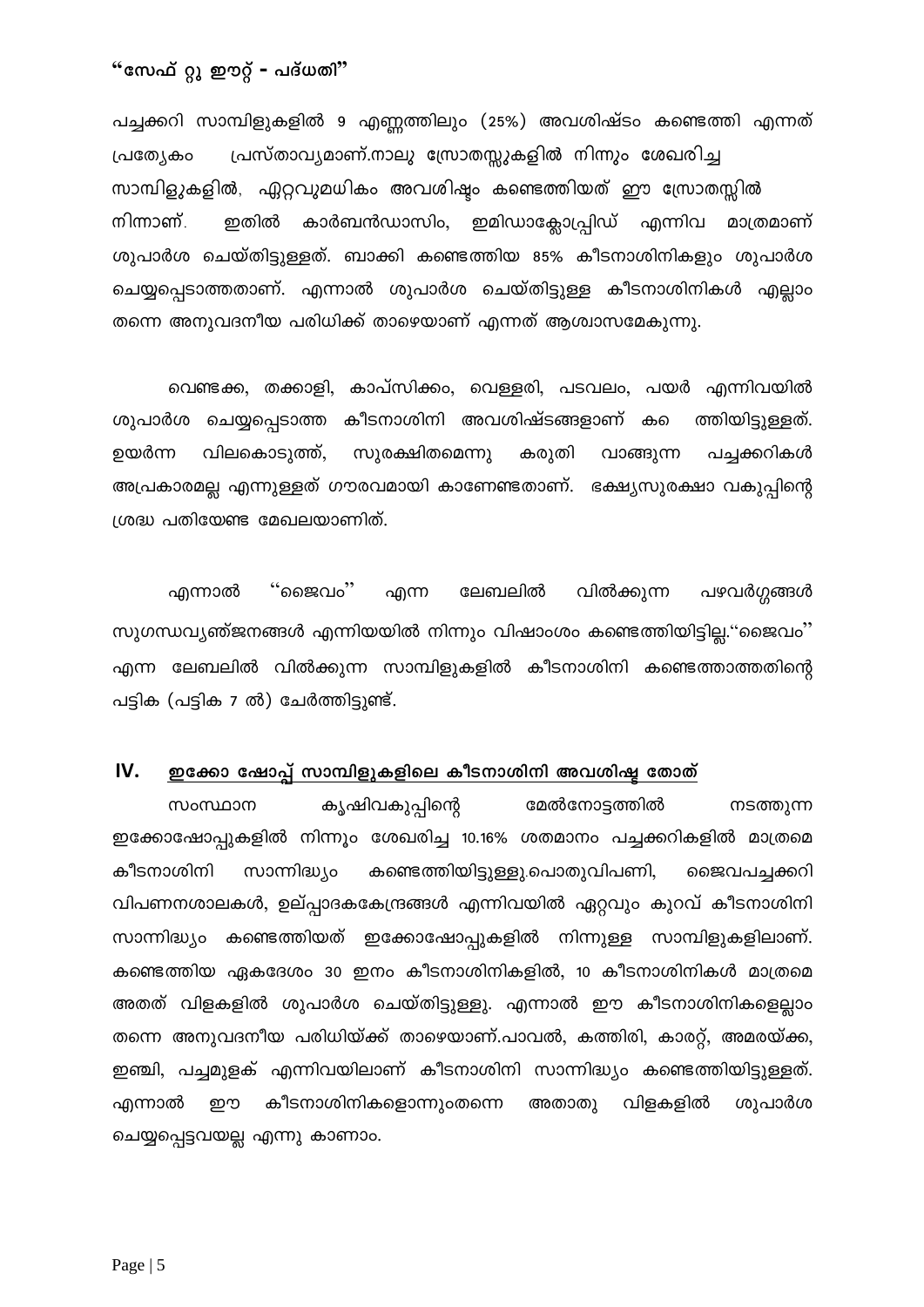കീടനാശിനി സാന്നിദ്ധ്യം ഷോപ്പ് സാമ്പിളുകളിൽ ഇക്കോ ൽ) ചേർത്തിട്ടുണ്ട്. കണ്ടെത്താത്തതിന്റെ പട്ടിക (പട്ടിക  $9$ നാടൻ നമ്മുടെ പച്ചക്കറിയിനങ്ങളാണ് ഇവയേറെയും.

#### പ്രധാന കണ്ടെത്തലുകൾ, നിർദ്ദേശങ്ങൾ :

- ഭക്ഷ്യവസ്തുക്കളിൽ 729 സാമ്പിളുകളിലായി നടത്തിയ പരിശോധനയിൽ 17.55 % സാമ്പിളുകളിലാണ് കീടനാശിനി അവശിഷ്ടം കണ്ടെത്തിയത്. ഇതിൽ 17.37% പച്ചക്കറികൾ, 19.44% പഴവർഗ്ഗങ്ങൾ, 50% സുഗന്ധ വ്യഞ്ജനങ്ങൾ എന്നിവയാണ്.
- കൃഷിയിടങ്ങൾ, പൊതുവിപണി, ങൈവ വിപണനശാലകൾ, ഇക്കോഷോപ്പുകൾ എന്നീ ശ്രോതസ്സുകളിൽ, ജൈവ വിപണന ശാലകളിൽ സാമ്പിളുകളിലണ് അധികം നിന്നുള്ള ഏറ്റവും അവശിഷ്ടതോത് ഭക്ഷ്യസുരക്ഷാ വകുപ്പിന്റെ ശ്രദ്ധയിൽ പെടുത്തേണ്ട കണ്ടെത്തിയിട്ടുള്ളത്. സംഗതിയാണിത്. വിശ്വാസപൂർവ്വം ഉയർന്ന വില നല്കി വാങ്ങുന്ന ഉപഭോക്താവിന്റെ അവകാശത്തിന്റെ ലംഘനവുമണിത്. ഇക്കാര്യത്തിൽ ഉപഭോക്ത്യ ബോധവൽക്കരണം പ്രാധാന്യമർഹിക്കുന്നു.
- സംസ്ഥാന കൃഷിവകുപ്പിന്റെ മേൽനോട്ടത്തിൽ നടത്തുന്ന ഇക്കോഷോപ്പുകളിൽ നിന്നൂം ശേഖരിച്ച 10.16% ശതമാനം പച്ചക്കറികളിൽ സാന്നിദ്ധ്യം മാത്രമെ കീടനാശിനി കണ്ടെത്തിയിട്ടുള്ളു.പൊതുവിപണി, വിപണനശാലകൾ, എന്നിവയിൽ ഉല്പ്പാദകകേന്ദ്രങ്ങൾ ജൈവപച്ചക്കറി ഏറ്റവും കുറവ് കീടനാശിനി സാന്നിദ്ധ്യം കണ്ടെത്തിയത് ഇക്കോഷോപ്പുകളിൽ സാമ്പിളുകളിലാണ്. ഏകദേശം നിന്നുള്ള കണ്ടെത്തിയ 30 ഇനം കീടനാശിനികളിൽ, 10 കീടനാശിനികൾ മാത്രമെ അതത് വിളകളിൽ ശുപാർശ ചെയ്തിട്ടുള്ളു. എന്നാൽ ഈ കീടനാശിനികളെല്ലാം തന്നെ അനുവദനീയ പരിധിയ്ക്ക് താഴെയാണ്.
- പൊതുവിൽ, കീടനാശിനി അവശിഷ്ടം കണ്ടെത്തിയിട്ടുള്ളവയിലേറെയും, അതാതു വിളകളിൽ നിർദ്ദേശിയ്ക്കപ്പെടാത്ത കീടനാശിനികളാണ് എന്നത് ആശങ്കാജനകമാണ്. സന്ദർഭങ്ങളിൽ സൂരക്ഷിത പരിധിയും ഇത്തരം ശാസ്ത്രീയമായി നിർണ്ണയിക്കപ്പെട്ടിട്ടില്ലതാനും. പഴവർഗ്ഗങ്ങളുടെ 28% സാമ്പിളുകളിൽ അവശിഷ്ടം കാര്യത്തിലും സ്ഥിതി വ്യതസ്ഥമല്ല, കണ്ടെത്തിയതിൽ ഏറെയും ശുപാർശ ചെയ്യപ്പെടാത്തവതന്നെ.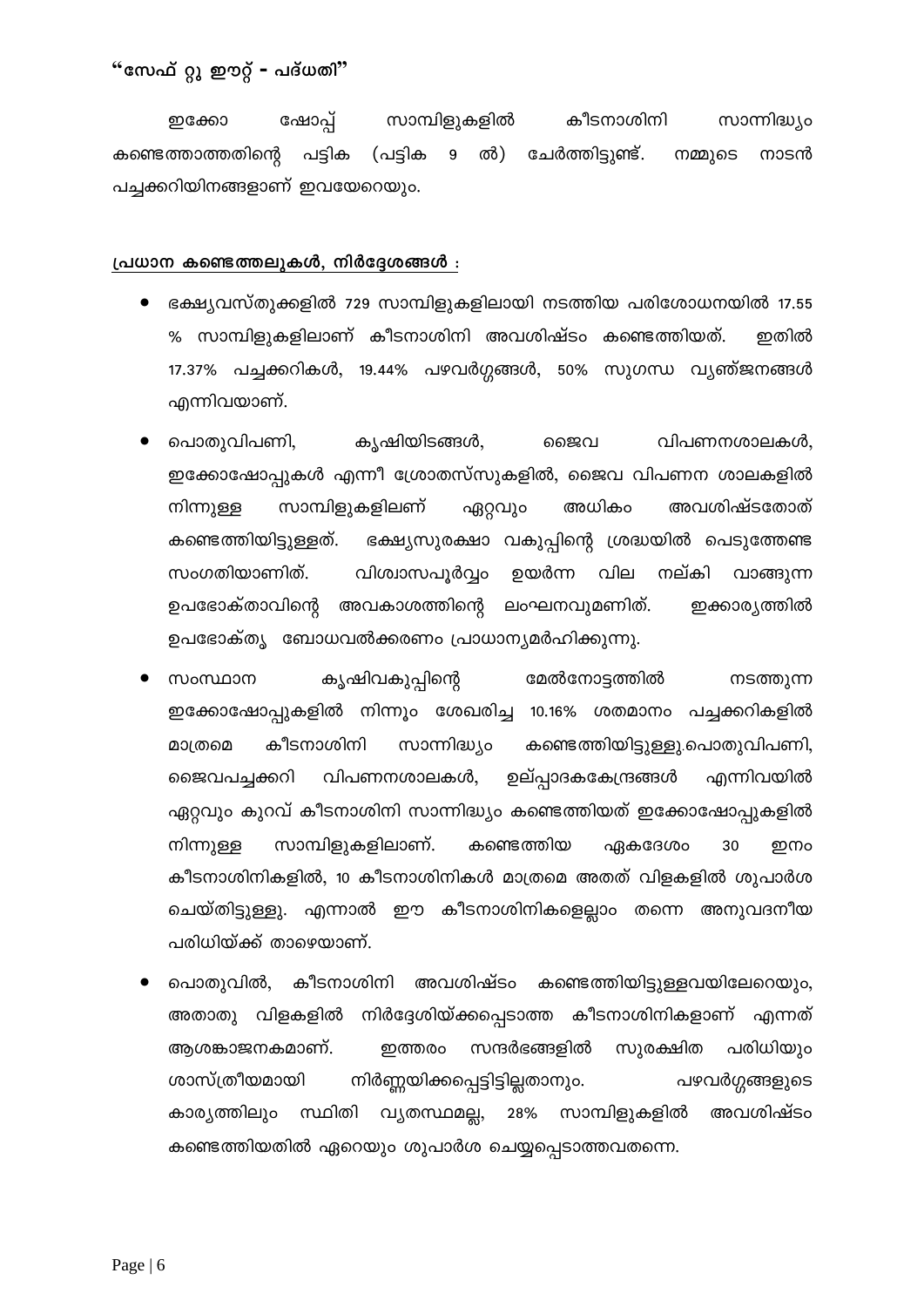- പച്ചമുന്തിരിയിൽ പൊതുവിപണിയിൽ ലഭിക്കുന്ന എട്ടിനം കീടനാശിനി അതിൽ മാത്രമാണ് അവശിഷ്ടങ്ങളാണ് കണ്ടെത്തിയിട്ടുള്ളത്. ഒന്നു ശുപാർശ ചെയ്യപ്പെട്ടിട്ടുള്ളത്.കേരളത്തിൽ നിരോധിച്ച പ്രൊഫനോഫോസ് ഉൾപ്പടെ എട്ടോളം കീടനാശിനികൾ മുന്തിരിയിൽ കണ്ടെത്തി.
- ജീരകം. പെരുംജീരകം എന്നീ നമ്മുടെ സംസ്ഥാനത്ത് കൃഷിയില്ലാത്ത സുഗന്ധവ്യഞ്ജനത്തിന്റെ 50% സാമ്പിളുകളിലും അവശിഷ്ടങ്ങൾ ശുപാർശ ചെയ്യാത്ത കീടനാശിനികളുടേത് തന്നെ
- നമ്മുടെ കൃഷിയിടങ്ങളിൽനിന്നും ശേഖരിച്ച 257 പച്ചക്കറി സാമ്പിളുകളിൽ 20 % മാത്രമെ അവശിഷ്ടം ഉള്ളു എന്നിരിക്കിലും, അവയിൽ ഏറെയും അതാതു വിളകളിൽ ശുപാർശ ചെയ്യപ്പെടാത്തവയാണ് എന്നത് ശ്രദ്ധിക്കേണ്ടതുണ്ട്. കർഷക ബോധവൽക്കരണ പരിപാടികൾ ഊർജ്ജിതപ്പെടുത്തുകയും വിപണനനിയന്ത്രണങ്ങൾ കർക്കശമാക്കുകയും ചെയ്യുക എന്നത് പ്രാധാന്യമർഹിക്കുന്നു. കർഷകരെ മാത്രമല്ല, കർഷകത്തൊഴിലാളികളെക്കൂടി ബോധവൽക്കരണ യജ്ഞത്തിൽ പങ്കാളികളാക്കേണ്ടതാണ്.
- നമ്മുടെ കർഷകർ ഉൽപ്പാദിപ്പിക്കുന്ന കുംമ്പളം, വഴുതന, ചേമ്പ്്, കറിവേപ്പില,  $\bullet$ മരച്ചീനി, വാളരിപയർ, പീച്ചങ്ങ, ചതുരപ്പയർ, രസകദളി, മാമ്പഴം. ചെങ്കതളിപ്പഴം, പപ്പായ, കൈതച്ചക്ക, റോസ് ആപ്പിൾ എന്നിവയെല്ലാം തന്നെ പൂർണ്ണ സുരക്ഷിതമാണ്.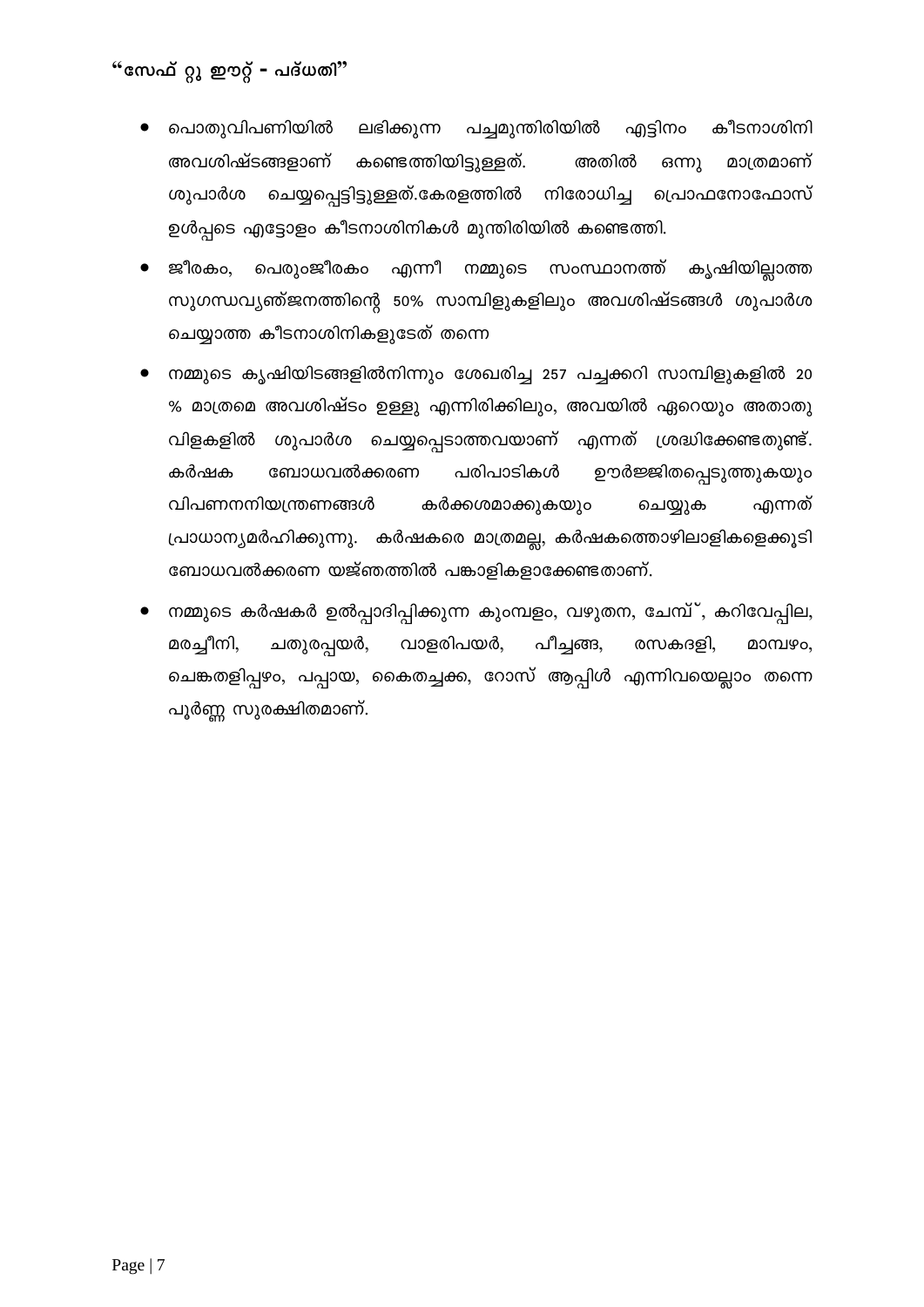### അനുബന്ധം പട്ടിക 1. ഭക്ഷ്യവസ്തുക്കളിൽകണ്ടെത്തിയകീടനാശിനി അവശിഷ്ടതോത്

| ക്രമ  | ഇനം                   |           | ഉറവിടം                                   | എണ്ണം          | കീടനാശിനി അവശിഷ്ടം<br>കണ്ടെത്തിയവ |                  |
|-------|-----------------------|-----------|------------------------------------------|----------------|-----------------------------------|------------------|
| നമ്പർ |                       |           |                                          |                |                                   |                  |
|       |                       |           |                                          |                | എണ്ണം                             | ശതമാനം           |
| 1.    | പച്ചക്കറികൾ           | പൊതുവിപണി |                                          | 333            | 67                                | 20.12%           |
|       |                       |           | കർഷകരിൽ നിന്നും നേരിട്ട്  ശേഖരിച്ചവ      | 257            | 37                                | 14.39%           |
|       |                       |           | ജൈവപച്ചക്കറി മാർക്കറ്റുകൾ                | 36             | 9                                 | 25.00%           |
|       |                       |           | കൃഷിഭവനുകളുടെ ആഭിമുഖ്യത്തിൽ              | 59             | 6                                 | 10.16%           |
|       |                       |           | പ്രവർത്തിക്കുന്ന ഇക്കോഷോപ്പുകൾ           |                |                                   |                  |
|       |                       |           | മൊത്തം                                   | 685            | 119                               | 17.37%           |
|       |                       |           |                                          |                |                                   |                  |
| 2.    | പഴവർഗ്ഗങ്ങൾ           | പൊതുവിപണി |                                          | 25             | $\overline{7}$                    | 28.00%           |
|       |                       |           | കർഷകരിൽ നിന്നും നേരിട്ട്  ശേഖരിച്ചവ      | 8              | 0                                 | 0.00%            |
|       |                       |           | ജൈവപച്ചക്കറി മാർക്കറ്റുകൾ                | $\overline{2}$ | 0                                 | 0.00%            |
|       |                       |           | കൃഷിഭവനുകളുടെ ആഭിമുഖ്യത്തിൽ              | $\mathbf{1}$   | 0                                 | 0.00%            |
|       |                       |           | പ്രവർത്തിക്കുന്ന ഇക്കോഷോപ്പുകൾ           |                |                                   |                  |
|       |                       |           | മൊത്തം                                   | 36             | $\overline{7}$                    | 19.44%           |
|       |                       |           |                                          |                |                                   |                  |
| 3.    | സുഗന്ധവ്യഞ്ജനങ്ങൾ     |           | പൊതുവിപണി                                | 3              | $\overline{2}$                    | 66.66%           |
|       |                       |           | കർഷകരിൽ നിന്നും നേരിട്ട്                 | 1              | $\mathbf 0$                       | 0.00%            |
|       |                       |           | ശേഖരിച്ചവ                                |                |                                   |                  |
|       |                       |           | മൊത്തം                                   | 4              | $\mathbf{2}$                      | 50.00%           |
|       |                       |           |                                          |                |                                   |                  |
| 4.    | മറ്റു ഭക്ഷ്യവസ്തുക്കൾ |           | പൊതുവിപണി                                | $\overline{2}$ | 0                                 | 0.00%            |
|       |                       |           | കർഷകരിൽ നിന്നും നേരിട്ട്                 | $\mathfrak{p}$ | $\Omega$                          | 0.00%            |
|       |                       | ശേഖരിച്ചവ |                                          |                |                                   |                  |
|       |                       | മൊത്തം    |                                          | 4              | 0                                 | 0.00%            |
|       |                       |           |                                          |                |                                   |                  |
|       | മൊത്തം എണ്ണം: 729     |           | കീടനാശിനി അവശിഷ്ടം കണ്ടെത്തിയവ എണ്ണം:128 |                |                                   | ശതമാനം : 17.55 % |

### പട്ടിക<sup>2</sup>. <u>പൊതുവിപണിയിലെ സാമ്പിളുകളിലെ കീടനാശിനി അവശിഷ</u>്

|               |             |                                                                    | തോത്:                   |                                      |                                                                                                                         |
|---------------|-------------|--------------------------------------------------------------------|-------------------------|--------------------------------------|-------------------------------------------------------------------------------------------------------------------------|
| ക്രമ<br>നമ്പർ | ഇനം         | കീടനാശിനി<br>കണ്ടെത്തിയ<br>സാമ്പിളുകളുടെ<br>എണ്ണം/ മൊത്തം<br>എണ്ണം | കണ്ടെത്തിയ<br>കീടനാശിനി | കീടനാശിനിയ<br>ുടെ അളവ്<br>(പി.പി.എം) | പരാമർശങ്ങൾ                                                                                                              |
|               |             |                                                                    | പച്ചക്കറികൾ             |                                      |                                                                                                                         |
| 1.            | ചുവപ്പ് ചീര | 2/3                                                                | ക്ളോർപൈറിഫോസ്           | 0.91                                 | ചെയ്തിട്ടില്ലാത്ത<br>ശുപാർശ<br>കീടനാശിനി<br>(മഞ്ഞ<br>പെട്ടത്),<br>വിഭാഗത്തിൽ<br>പരിധി<br>അനുവദനീയ<br>നിശ്ചയിച്ചിട്ടചഷ്ഠ |
|               |             |                                                                    | സൈപെർമെത്രിൻ            | 0.18                                 | ശുപാർശ ചെയ്തിട്ടില്ലാത്ത<br>കീടനാശിനി<br>(മഞ്ഞ<br>പെട്ടത്),<br>വിഭാഗത്തിൽ<br>പരിധി<br>അനുവദനീയ<br>നിശ്ചയിച്ചിട്ടില്ല    |
|               |             |                                                                    | ക്ലോതയാനിഡിൻ            | 0.07                                 | ശുപാർശ ചെയ്തിട്ടില്ലാത്ത<br>കീടനാശിനി<br>(പച്ച                                                                          |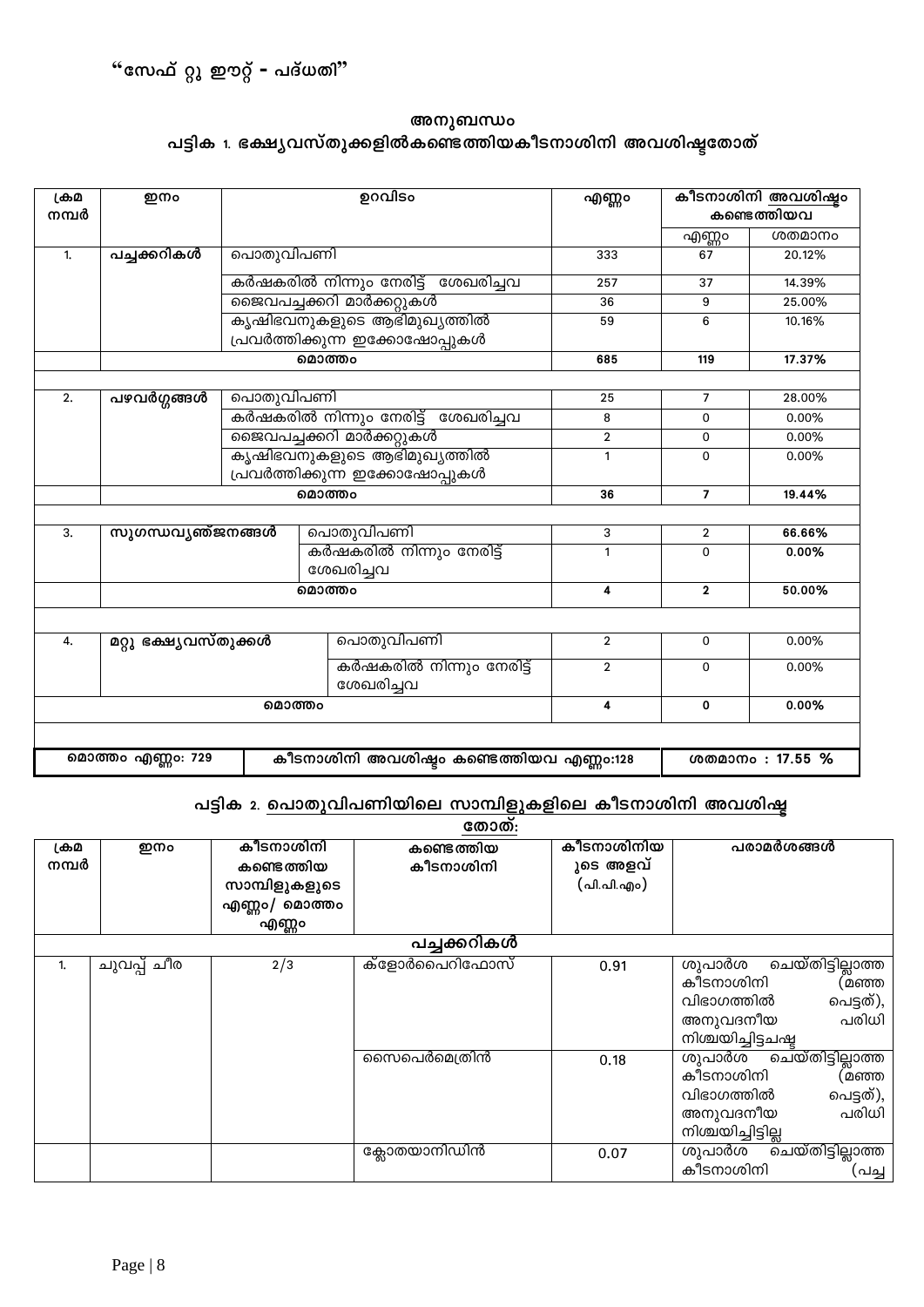|    |          |      |                       |              | വിഭാഗത്തിൽ<br>പെട്ടത്),<br>പരിധി<br>അനുവദനീയ                             |
|----|----------|------|-----------------------|--------------|--------------------------------------------------------------------------|
| 2. | ബീൻസ്    | 6/29 | അസറ്റാമിപ്രിഡ്        | 0.15         | നിശ്ചയിച്ചിട്ടില്ല<br>ശുപാർശ<br>ൎഓ്ഫയ്തിട്ടില്ലാത്ത<br>കീടനാശിനി<br>(നീല |
|    |          |      |                       |              | വിഭാഗത്തിൽ<br>പെട്ടത്),                                                  |
|    |          |      |                       |              | അനുവദനീയ<br>പരിധി                                                        |
|    |          |      | കാർബൻഡാസിം            | 0.07<br>0.31 | നിശ്ചയിച്ചിട്ടില്ല .<br>ശുപാർശ<br>ചെയ്തിട്ടില്ലാത്ത                      |
|    |          |      |                       |              | കീടനാശിനി<br>പച്ച                                                        |
|    |          |      |                       |              | വിഭാഗത്തിൽ<br>പെട്ടത്),                                                  |
|    |          |      |                       |              | പരിധി<br>അനുവദനീയ<br>നിശ്ചയിച്ചിട്ടില്ല.                                 |
|    |          |      | ക്ലോറാന്ത്രാനിലിപ്രോൾ | 0.07         | ശുപാർശ<br>ൎൈയ്തിട്ടില്ലാത്ത                                              |
|    |          |      |                       |              | കീടനാശിനി<br>പച്ച                                                        |
|    |          |      |                       |              | വിഭാഗത്തിൽ<br>പെട്ടത്),<br>പരിധി                                         |
|    |          |      |                       |              | അനുവദനീയ<br>നിശ്ചയിച്ചിട്ടില്ല                                           |
|    |          |      | ഇന്റോക്സകാർബ്         | 0.07         | ശുപാർശ<br>ചെയ്തിട്ടില്ലാത്ത                                              |
|    |          |      |                       |              | കീടനാശിനി<br>മഞ്ഞ                                                        |
|    |          |      |                       |              | വിഭാഗത്തിൽ<br>പെട്ടത്),<br>പരിധി<br>അനുവദനീയ                             |
|    |          |      |                       |              | നിശ്ചയിച്ചിട്ടില്ല                                                       |
|    |          |      | ടെബുകൊണാസോൾ           | 0.22         | ശുപാർശ<br>ചെയ്തിട്ടില്ലാത്ത                                              |
|    |          |      |                       |              | കീടനാശിനി<br>നീല<br>വിഭാഗത്തിൽ<br>പെട്ടത്),                              |
|    |          |      |                       |              | പരിധി<br>അനുവദനീയ                                                        |
|    |          |      |                       |              | നിശ്ചയിച്ചിട്ടില്ല                                                       |
| 3. | വെണ്ടക്ക | 9/31 | അസഫേറ്റ്              | 0.13<br>0.35 | ശുപാർശ<br>ചെയ്തിട്ടില്ലാത്ത<br>കീടനാശിനി<br>(നീല                         |
|    |          |      |                       |              | വിഭാഗത്തിൽ<br>പെട്ടത്),                                                  |
|    |          |      |                       |              | പരിധി<br>അനുവദനീയ                                                        |
|    |          |      |                       |              | നിശ്ചയിച്ചിട്ടില്ല                                                       |
|    |          |      | മോണോക്രോട്ടോഫോസ്      | 0.56         | ശുപാർശ<br>ചെയ്തിട്ടില്ലാത്ത<br>കീടനാശിനി<br>(ചുവപ്പ്                     |
|    |          |      |                       |              | വിഭാഗത്തിൽ<br>പെട്ടത്),                                                  |
|    |          |      |                       |              | പരിധി<br>അനുവദനീയ                                                        |
|    |          |      | ഇമിഡാക്ലോപ്പ്രിഡ്     | 0.13         | നിശ്ചയിച്ചിട്ടില്ല<br>ചെയ്തിട്ടുണ്ട്.<br>ശുപാർശ                          |
|    |          |      |                       |              | വിഭാഗത്തിൽ<br>(മഞ്ഞ                                                      |
|    |          |      |                       |              | പെട്ടത്),<br>അനുവദനീയ                                                    |
|    |          |      |                       |              | പരിധിക്ക് താഴേ                                                           |
|    |          |      | അസറ്റാമിപ്രിഡ്        | 0.08         | ചെയ്തിട്ടുണ്ട്.<br>ശുപാർശ<br>വിഭാഗത്തിൽ<br>(മഞ്ഞ                         |
|    |          |      |                       |              | പെട്ടത്),<br>അനുവദനീയ                                                    |
|    |          |      |                       |              | പരിധിക്ക് താഴേ                                                           |
|    |          |      | അസോക്സിസ്ട്രോബിൻ      | 0.37         | ശുപാർശ<br>ചെയ്തിട്ടില്ലാത്ത<br>കീടനാശിനി<br>(പച്ച                        |
|    |          |      |                       |              | വിഭാഗത്തിൽ<br>പെട്ടത്),                                                  |
|    |          |      |                       |              | അനുവദനീയ<br>പരിധി                                                        |
|    |          |      |                       |              | നിശ്ചയിച്ചിട്ടില്ല                                                       |
| 4. | പാവൽ     | 6/22 | ഇമിഡാക്ലോപ്പ്രിഡ്     | 0.09<br>0.11 | ശുപാർശ<br><u>പെയ്തിട്ടില്ലാത്ത</u><br>കീടനാശിനി<br>(മഞ്ഞ                 |
|    |          |      |                       |              | വിഭാഗത്തിൽ<br>പെട്ടത്),                                                  |
|    |          |      |                       |              | പരിധി<br>അനുവദനീയ                                                        |
|    |          |      |                       |              | നിശ്ചയിച്ചിട്ടില്ല                                                       |
|    |          |      | ക്ളോർപൈറിഫോസ്         | 0.09         | ശുപാർശ<br>ചെയ്തിട്ടില്ലാത്ത                                              |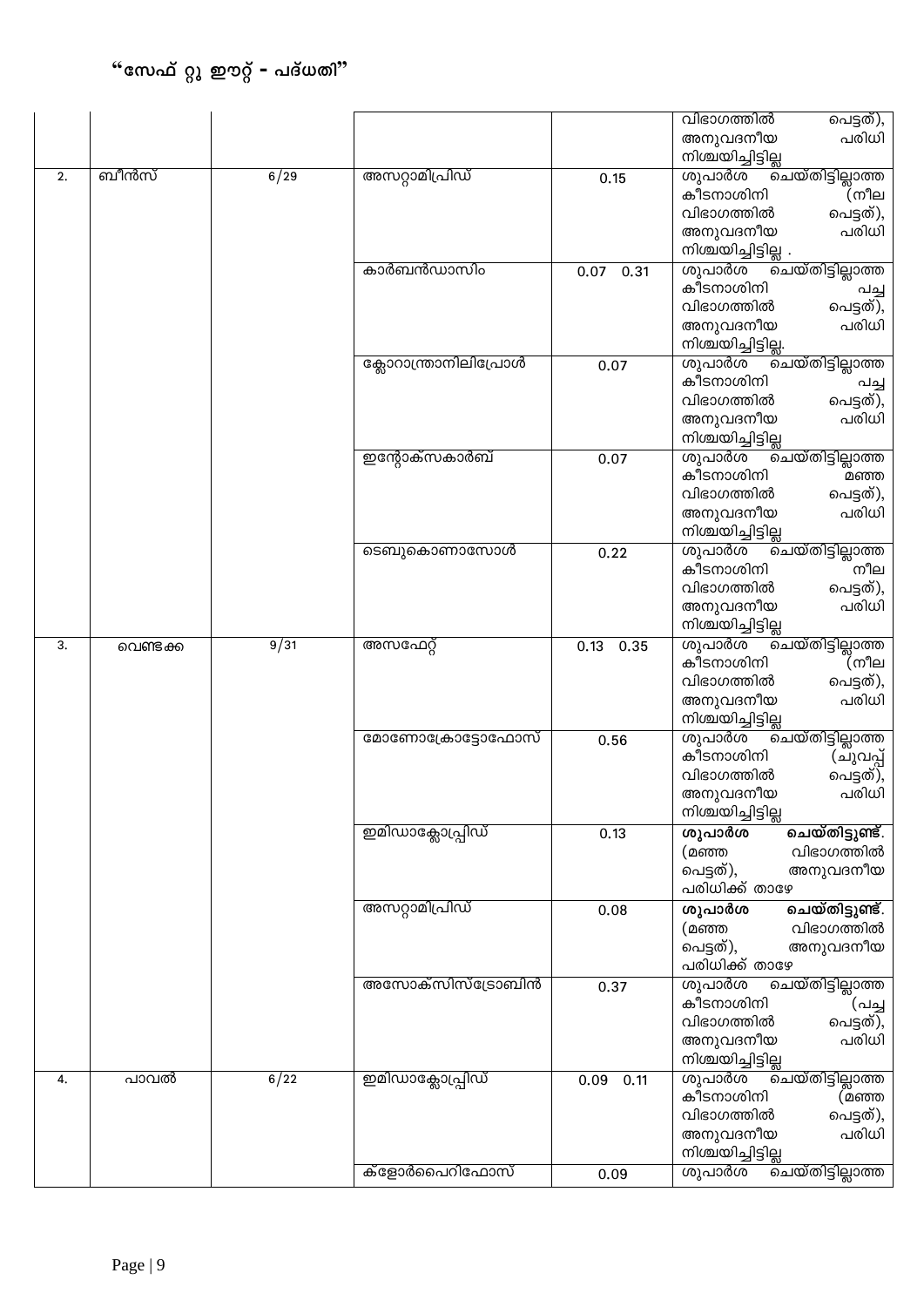|    |         |               |                        |              | കീടനാശിനി<br>(മഞ്ഞ                     |
|----|---------|---------------|------------------------|--------------|----------------------------------------|
|    |         |               |                        |              | വിഭാഗത്തിൽ<br>പെട്ടത്),                |
|    |         |               |                        |              | പരിധി<br>അനുവദനീയ                      |
|    |         |               |                        |              | നിശ്ചയിച്ചിട്ടില്ല                     |
|    |         |               | അസഫേറ്റ്               | 0.59         | ശുപാർശ<br>ചെയ്തിട്ടില്ലാത്ത            |
|    |         |               |                        |              | കീടനാശിനി<br>(നീല                      |
|    |         |               |                        |              | വിഭാഗത്തിൽ<br>പെട്ടത്),                |
|    |         |               |                        |              | അനുവദനീയ<br>പരിധി                      |
|    |         |               |                        |              | നിശ്ചയിച്ചിട്ടില്ല                     |
|    |         |               | കാർബൻഡാസിം             | 0.06         | ശുപാർശ<br>ചെയ്തിട്ടില്ലാത്ത            |
|    |         |               |                        |              | കീടനാശിനി                              |
|    |         |               |                        |              | (പച്ച<br>വിഭാഗത്തിൽ                    |
|    |         |               |                        |              | പെട്ടത്),                              |
|    |         |               |                        |              | പരിധി<br>അനുവദനീയ                      |
|    |         |               |                        |              | നിശ്ചയിച്ചിട്ടില്ല                     |
|    |         |               | കാർബോഫുറാൻ             | 0.06         | ശുപാർശ<br><u>ചെയ്തിട്ടില്ലാത്ത</u>     |
|    |         |               |                        |              | കീടനാശിനി<br>(മഞ്ഞ                     |
|    |         |               |                        |              | വിഭാഗത്തിൽ<br>പെട്ടത്),                |
|    |         |               |                        |              | പരിധി<br>അനുവദനീയ                      |
|    |         |               |                        |              | നിശ്ചയിച്ചിട്ടില്ല                     |
|    |         |               | ടെബുകൊണാസോൾ            | 0.24         | ശുപാർശ<br>ചെയ്തിട്ടില്ലാത്ത            |
|    |         |               |                        |              | കീടനാശിനി<br>്നീല                      |
|    |         |               |                        |              | വിഭാഗത്തിൽ<br>പെട്ടത്),                |
|    |         |               |                        |              | പരിധി<br>അനുവദനീയ                      |
|    |         |               |                        |              | നിശ്ചയിച്ചിട്ടില്ല                     |
|    |         |               | തയാമെത്തോക്സം          | 0.53         | ശുപാർശ<br>ചെയ്തിട്ടില്ലാത്ത            |
|    |         |               |                        |              | കീടനാശിനി<br>്നീല                      |
|    |         |               |                        |              | വിഭാഗത്തിൽ<br>പെട്ടത്),                |
|    |         |               |                        |              | പരിധി<br>അനുവദനീയ                      |
|    |         |               |                        |              | നിശ്ചയിച്ചിട്ടില്ല                     |
|    |         |               | ട്രയഫ്ളോക്സിസ്റ്റ്രോബി | 0.06         | ശുപാർശ<br>ചെയ്തിട്ടില്ലാത്ത            |
|    |         |               | ൻ                      |              | കീടനാശിനി<br>്(പച്ച                    |
|    |         |               |                        |              | വിഭാഗത്തിൽ<br>പെട്ടത്),                |
|    |         |               |                        |              | പരിധി<br>അനുവദനീയ                      |
|    |         |               |                        |              | നിശ്ചയിച്ചിട്ടില്ല                     |
| 5. |         | 4/19          | അസഫേറ്റ്               |              | ശുപാർശ                                 |
|    | വഴുതന   |               |                        | 0.35<br>0.11 | ചെയ്തിട്ടില്ലാത്ത<br>കീടനാശിനി<br>(നീല |
|    |         |               |                        |              | വിഭാഗത്തിൽ                             |
|    |         |               |                        |              | പെട്ടത്),                              |
|    |         |               |                        |              | അനുവദനീയ<br>പരിധി                      |
|    |         |               |                        |              | നിശ്ചയിച്ചിട്ടില്ല                     |
|    |         |               | അസറ്റാമിപ്രിഡ്         | 0.09         | ശുപാർശ<br>ചെയ്തിട്ടില്ലാത്ത            |
|    |         |               |                        |              | കീടനാശിനി<br>(മഞ്ഞ                     |
|    |         |               |                        |              | വിഭാഗത്തിൽ<br>പെട്ടത്),                |
|    |         |               |                        |              | അനുവദനീയ<br>പരിധി                      |
|    |         |               |                        |              | നിശ്ചയിച്ചിട്ടില്ല                     |
|    |         |               | തയാക്ലോപ്രിഡ്          | 0.09         | ചെയ്തിട്ടുണ്ട്.<br>ശുപാർശ              |
|    |         |               |                        |              | വിഭാഗത്തിൽ<br>(മഞ്ഞ                    |
|    |         |               |                        |              | പെട്ടത്),<br>അനുവദനീയ                  |
|    |         |               |                        |              | പരിധിക്ക് താഴേ                         |
| 6. | കത്തിരി | $\sqrt{2/10}$ | അസഫേറ്റ്               | 0.26<br>1.03 | ശുപാർശ<br><u>ചെയ്തിട്ടില്ലാ</u> ത്ത    |
|    |         |               |                        |              | കീടനാശിനി<br>(നീല                      |
|    |         |               |                        |              | വിഭാഗത്തിൽ<br>പെട്ടത്),                |
|    |         |               |                        |              | പരിധി<br>അനുവദനീയ                      |
|    |         |               |                        |              | നിശ്ചയിച്ചിട്ടില്ല                     |
| 7. | കാബേജ്  | 1/6           | ക്യുനാൽഫോസ്            | 3.33         | ശുപാർശ<br>ൎൈയ്തിട്ടില്ലാത്ത            |
|    |         |               |                        |              | കീടനാശിനി<br>(മഞ്ഞ                     |
|    |         |               |                        |              | വിഭാഗത്തിൽ                             |
|    |         |               |                        |              |                                        |
|    |         |               |                        |              | പെട്ടത്),അനുവദനീയ പരിധി                |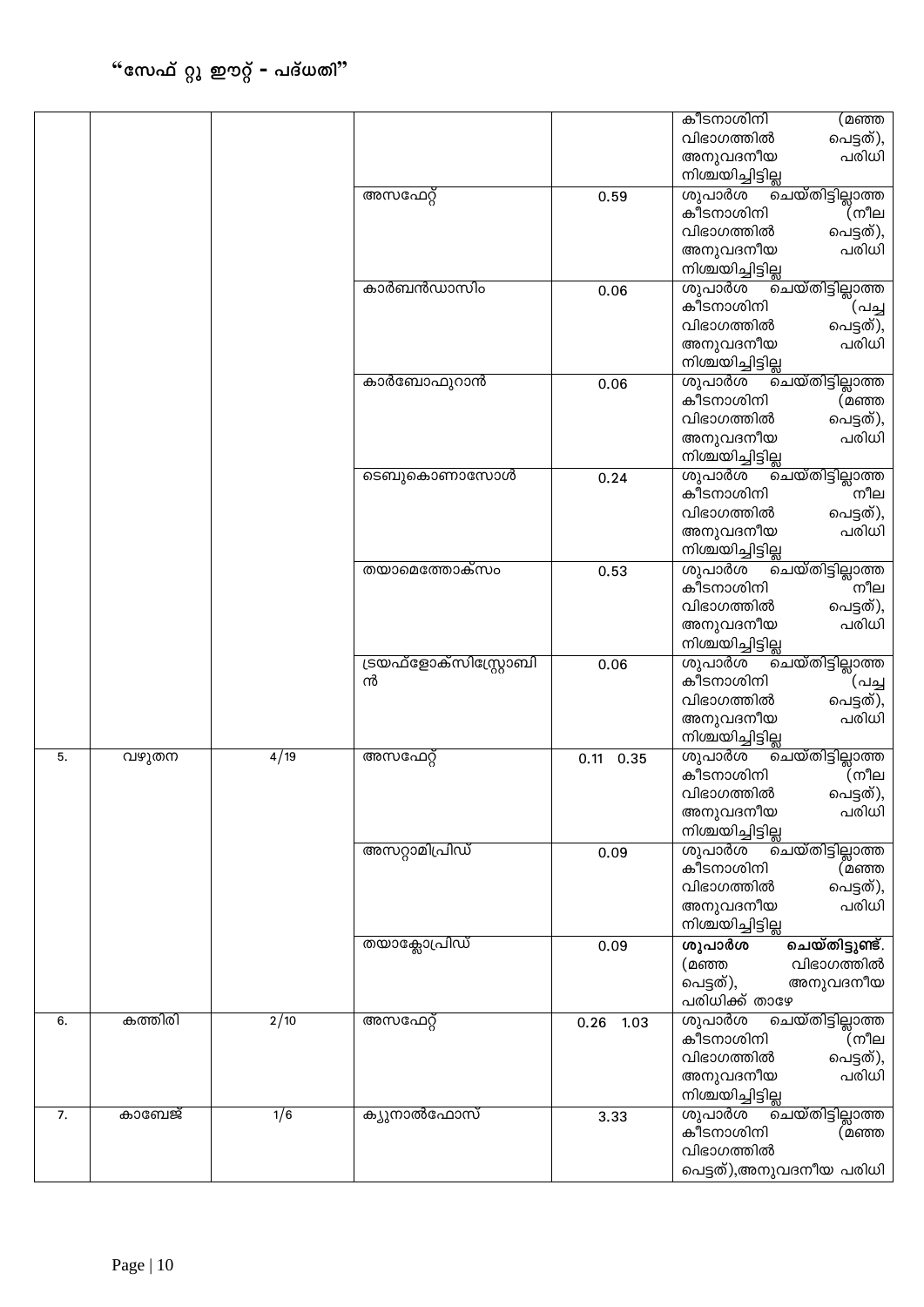|     |            |                  |                        |              | നിശ്ചയിച്ചിട്ടില്ല                                |
|-----|------------|------------------|------------------------|--------------|---------------------------------------------------|
| 8.  | കാപ്സിക്കം | 9/17             | അസഫേറ്റ്               | 0.19<br>1.43 | ശുപാർശ<br>ൎഓ്ചയ്തിട്ടില്ലാത്ത                     |
|     | (പച്ച)     |                  |                        |              | കീടനാശിനി<br>(നീല                                 |
|     |            |                  |                        |              | വിഭാഗത്തിൽ<br>പെട്ടത്),                           |
|     |            |                  |                        |              | പരിധി<br>അനുവദനീയ                                 |
|     |            |                  |                        |              | നിശ്ചയിച്ചിട്ടില്ല                                |
|     |            |                  | അസോക്സിസ്ട്രോബിൻ       | 0.05         | ശുപാർശ<br>ചെയ്തിട്ടില്ലാത്ത                       |
|     |            |                  |                        |              | കീടനാശിനി<br>(പച്ച                                |
|     |            |                  |                        |              | വിഭാഗത്തിൽ<br>പെട്ടത്),                           |
|     |            |                  |                        |              | പരിധി<br>അനുവദനീയ                                 |
|     |            |                  | കാർബൻഡാസിം             |              | നിശ്ചയിച്ചിട്ടില്ല<br>ശുപാർശ                      |
|     |            |                  |                        | 0.21 0.26    | ചെയ്തിട്ടില്ലാത്ത<br>കീടനാശിനി<br>(പച്ച           |
|     |            |                  |                        |              | വിഭാഗത്തിൽ<br>പെട്ടത്),                           |
|     |            |                  |                        |              | പരിധി<br>അനുവദനീയ                                 |
|     |            |                  |                        |              | നിശ്ചയിച്ചിട്ടില്ല                                |
|     |            |                  | ഇമിഡാക്ലോപ്പ്രിഡ്      | 0.05<br>0.26 | ശുപാർശ<br>ചെയ്തിട്ടില്ലാത്ത                       |
|     |            |                  |                        |              | കീടനാശിനി<br>(മഞ്ഞ                                |
|     |            |                  |                        |              | വിഭാഗത്തിൽ<br>പെട്ടത്),                           |
|     |            |                  |                        |              | പരിധി<br>അനുവദനീയ                                 |
|     |            |                  |                        |              | നിശ്ചയിച്ചിട്ടില്ല                                |
|     |            |                  | ക്യുനാൽഫോസ്            | 0.85<br>1.98 | ശുപാർശ<br>ചെയ്തിട്ടില്ലാത്ത                       |
|     |            |                  |                        |              | കീടനാശിനി<br>(മഞ്ഞ                                |
|     |            |                  |                        |              | വിഭാഗത്തിൽ<br>പെട്ടത്),                           |
|     |            |                  |                        |              | പരിധി<br>അനുവദനീയ                                 |
|     |            |                  | ടെബുകൊണാസോൾ            |              | നിശ്ചയിച്ചിട്ടില്ല<br>ശുപാർശ<br>ചെയ്തിട്ടില്ലാത്ത |
|     |            |                  |                        | 0.26<br>0.29 | കീടനാശിനി<br>(നീല                                 |
|     |            |                  |                        |              | വിഭാഗത്തിൽ<br>പെട്ടത്),                           |
|     |            |                  |                        |              | പരിധി<br>അനുവദനീയ                                 |
|     |            |                  |                        |              | നിശ്ചയിച്ചിട്ടില്ല                                |
|     |            |                  | തയാമെത്തോക്സം          | 0.11         | ശുപാർശ<br>ചെയ്തിട്ടില്ലാത്ത                       |
|     |            |                  |                        |              | (നീല<br>കീടനാശിനി                                 |
|     |            |                  |                        |              | വിഭാഗത്തിൽ<br>പെട്ടത്),                           |
|     |            |                  |                        |              | പരിധി<br>അനുവദനീയ                                 |
|     |            |                  |                        |              | നിശ്ചയിച്ചിട്ടില്ല                                |
|     |            |                  | ട്രയഫ്ളോക്സിസ്റ്റ്രോബി | 0.05         | ചെയ്തിട്ടില്ലാത്ത<br>ശുപാർശ                       |
|     |            |                  | ൻ                      |              | കീടനാശിനി<br>(നീല<br>മഞ്ഞ                         |
|     |            |                  |                        |              | വിഭാഗത്തിൽ<br>പെട്ടത്),<br>അനുവദനീയ<br>പരിധി      |
|     |            |                  |                        |              | നിശ്ചയിച്ചിട്ടില്ല                                |
| 9.  | കോളിഫ്ളവർ  | $\overline{1/3}$ | പ്രൊഫെനോഫോസ്           | 0.09         | ശുപാർശ<br>ചെയ്തിട്ടില്ലാത്ത                       |
|     |            |                  | (കേരളത്തിൽ നിരോധിച്ച   |              | കീടനാശിനി<br>(മഞ്ഞ                                |
|     |            |                  | കീടനാശിനി)             |              | വിഭാഗത്തിൽ<br>പെട്ടത്),                           |
|     |            |                  |                        |              | അനുവദനീയ<br>പരിധി                                 |
|     |            |                  |                        |              | നിശ്ചയിച്ചിട്ടില്ല                                |
| 10. | സാമ്പാർ    | 2/4              | അസഫേറ്റ്               | 0.07         | ശുപാർശ<br>ചെയ്തിട്ടില്ലാത്ത                       |
|     | മുളക്      |                  |                        |              | (നീല<br>കീടനാശിനി                                 |
|     |            |                  |                        |              | വിഭാഗത്തിൽ<br>പെട്ടത്),                           |
|     |            |                  |                        |              | പരിധി<br>അനുവദനീയ                                 |
|     |            |                  |                        |              | നിശ്ചയിച്ചിട്ടില്ല                                |
|     |            |                  | ഇമിഡാക്ലോപ്പ്രിഡ്      | 0.14         | ചെയ്തിട്ടുണ്ട്.<br>ശുപാർശ<br>വിഭാഗത്തിൽ           |
|     |            |                  |                        |              | (മഞ്ഞ<br>പെട്ടത്),<br>അനുവദനീയ                    |
|     |            |                  |                        |              | പരിധിക്ക് താഴേ                                    |
| 11. | അമരയ്ക്ക   | 1/8              | മോണോക്രോട്ടോഫോസ്       | 0.20         | ശുപാർശ<br>ചെയ്തിട്ടില്ലാത്ത                       |
|     |            |                  |                        |              | കീടനാശിനി<br>(ചുവപ്പ്                             |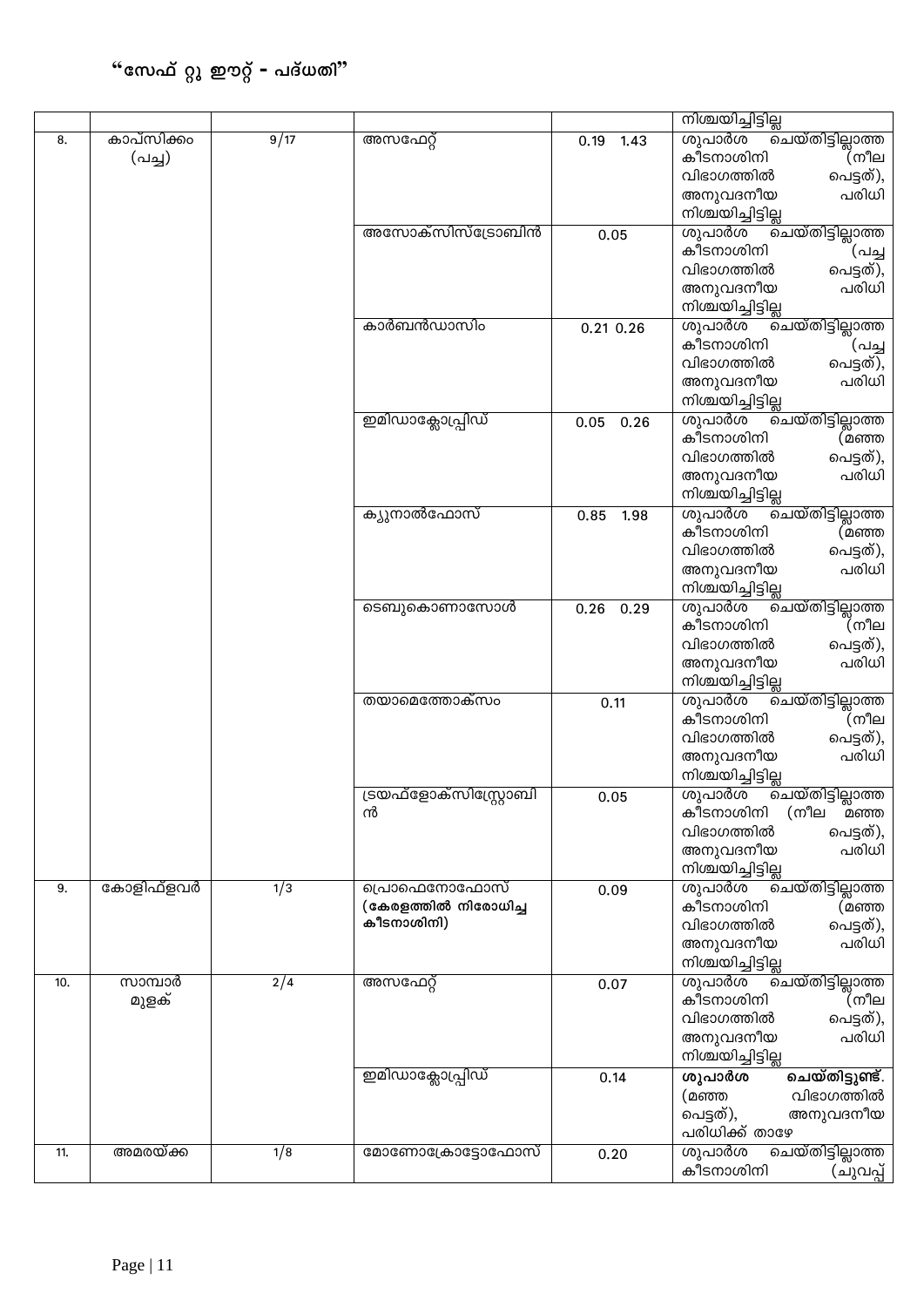|     |            |     |                  |      | വിഭാഗത്തിൽ<br>പെട്ടത്),               |
|-----|------------|-----|------------------|------|---------------------------------------|
|     |            |     |                  |      | പരിധി<br>അനുവദനീയ                     |
|     |            |     |                  |      | നിശ്ചയിച്ചിട്ടില്ല                    |
| 12. | കറിവേപ്പില | 1/2 | അസറ്റാമിപ്രിഡ്   | 3.65 | ശുപാർശ<br>ചെയ്തിട്ടില്ലാത്ത           |
|     |            |     |                  |      | കീടനാശിനി<br>(നീല                     |
|     |            |     |                  |      | വിഭാഗത്തിൽ<br>പെട്ടത്),               |
|     |            |     |                  |      | അനുവദനീയ<br>പരിധി                     |
|     |            |     |                  |      | നിശ്ചയിച്ചിട്ടില്ല                    |
|     |            |     | മൈഫെൻത്രിൻ       | 5.18 | ശുപാർശ<br><u>പെയ്തിട്ടില്ലാ</u> ത്ത   |
|     |            |     |                  |      | കീടനാശിനി<br>(മഞ്ഞ                    |
|     |            |     |                  |      | വിഭാഗത്തിൽ<br>പെട്ടത്),               |
|     |            |     |                  |      | അനുവദനീയ<br>പരിധി                     |
|     |            |     |                  |      | നിശ്ചയിച്ചിട്ടില്ല                    |
|     |            |     | കാർബൻഡാസിം       |      | ശുപാർശ<br>ചെയ്തിട്ടില്ലാത്ത           |
|     |            |     |                  | 6.12 | കീടനാശിനി<br>(പച്ച                    |
|     |            |     |                  |      | വിഭാഗത്തിൽ<br>പെട്ടത്),               |
|     |            |     |                  |      | അനുവദനീയ<br>പരിധി                     |
|     |            |     |                  |      | നിശ്ചയിച്ചിട്ടില്ല                    |
|     |            |     | ക്ളോർപൈറിഫോസ്    |      | ശുപാർശ                                |
|     |            |     |                  | 0.46 | <u>ചെയ്തിട്ടില്ലാത്ത</u><br>കീടനാശിനി |
|     |            |     |                  |      | (മഞ്ഞ<br>വിഭാഗത്തിൽ                   |
|     |            |     |                  |      | പെട്ടത്),<br>പരിധി                    |
|     |            |     |                  |      | അനുവദനീയ<br>നിശ്ചയിച്ചിട്ടില്ല        |
|     |            |     |                  |      |                                       |
|     |            |     | ക്ലോതയാനിഡിൻ     | 0.44 | ശുപാർശ<br>ചെയ്തിട്ടില്ലാത്ത           |
|     |            |     |                  |      | കീടനാശിനി<br>(പച്ച                    |
|     |            |     |                  |      | വിഭാഗത്തിൽ<br>പെട്ടത്),               |
|     |            |     |                  |      | പരിധി<br>അനുവദനീയ                     |
|     |            |     |                  |      | നിശ്ചയിച്ചിട്ടില്ല                    |
|     |            |     | സൈപെർമെത്രിൻ     | 0.24 | ശുപാർശ<br>ചെയ്തിട്ടില്ലാത്ത           |
|     |            |     |                  |      | കീടനാശിനി<br>(മഞ്ഞ                    |
|     |            |     |                  |      | വിഭാഗത്തിൽ<br>പെട്ടത്),               |
|     |            |     |                  |      | പരിധി<br>അനുവദനീയ                     |
|     |            |     |                  |      | നിശ്ചയിച്ചിട്ടില്ല                    |
|     |            |     | എത്തയോൺ          | 2.34 | ശുപാർശ<br>ചെയ്തിട്ടില്ലാത്ത           |
|     |            |     |                  |      | കീടനാശിനി<br>(മഞ്ഞ                    |
|     |            |     |                  |      | വിഭാഗത്തിൽ<br>പെട്ടത്),               |
|     |            |     |                  |      | പരിധി<br>അനുവദനീയ                     |
|     |            |     |                  |      | നിശ്ചയിച്ചിട്ടില്ല                    |
|     |            |     | ഹെക്സാകൊണസോൾ     | 0.36 | ശുപാർശ<br>ചെയ്തിട്ടില്ലാത്ത           |
|     |            |     |                  |      | കീടനാശിനി<br>(നീല                     |
|     |            |     |                  |      | വിഭാഗത്തിൽ<br>പെട്ടത്),               |
|     |            |     |                  |      | പരിധി<br>അനുവദനീയ                     |
|     |            |     |                  |      | നിശ്ചയിച്ചിട്ടില്ല                    |
|     |            |     | ലാംബ്ഡാ          | 0.60 | ശുപാർശ<br>ചെയ്തിട്ടില്ലാത്ത           |
|     |            |     | സൈഹാലോത്രിൻ      |      | കീടനാശിനി<br>(മഞ്ഞ                    |
|     |            |     |                  |      | വിഭാഗത്തിൽ<br>പെട്ടത്),               |
|     |            |     |                  |      | പരിധി<br>അനുവദനീയ                     |
|     |            |     |                  |      | നിശ്ചയിച്ചിട്ടില്ല                    |
|     |            |     | തയാമെറ്റോക്സാം   | 1.79 | ശുപാർശ<br>ചെയ്തിട്ടില്ലാത്ത           |
|     |            |     |                  |      | കീടനാശിനി<br>(നീല                     |
|     |            |     |                  |      | വിഭാഗത്തിൽ<br>പെട്ടത്),               |
|     |            |     |                  |      | പരിധി<br>അനുവദനീയ                     |
|     |            |     |                  |      | നിശ്ചയിച്ചിട്ടില്ല                    |
| 13. | മുരിങ്ങക്ക | 1/7 | മോണോക്രോട്ടോഫോസ് | 0.07 | ശുപാർശ<br>ചെയ്തിട്ടില്ലാത്ത           |
|     |            |     |                  |      | കീടനാശിനി<br>(ചുവപ്പ്                 |
|     |            |     |                  |      | വിഭാഗത്തിൽ                            |
|     |            |     |                  |      | പെട്ടത്),അനുവദനീയ പരിധി               |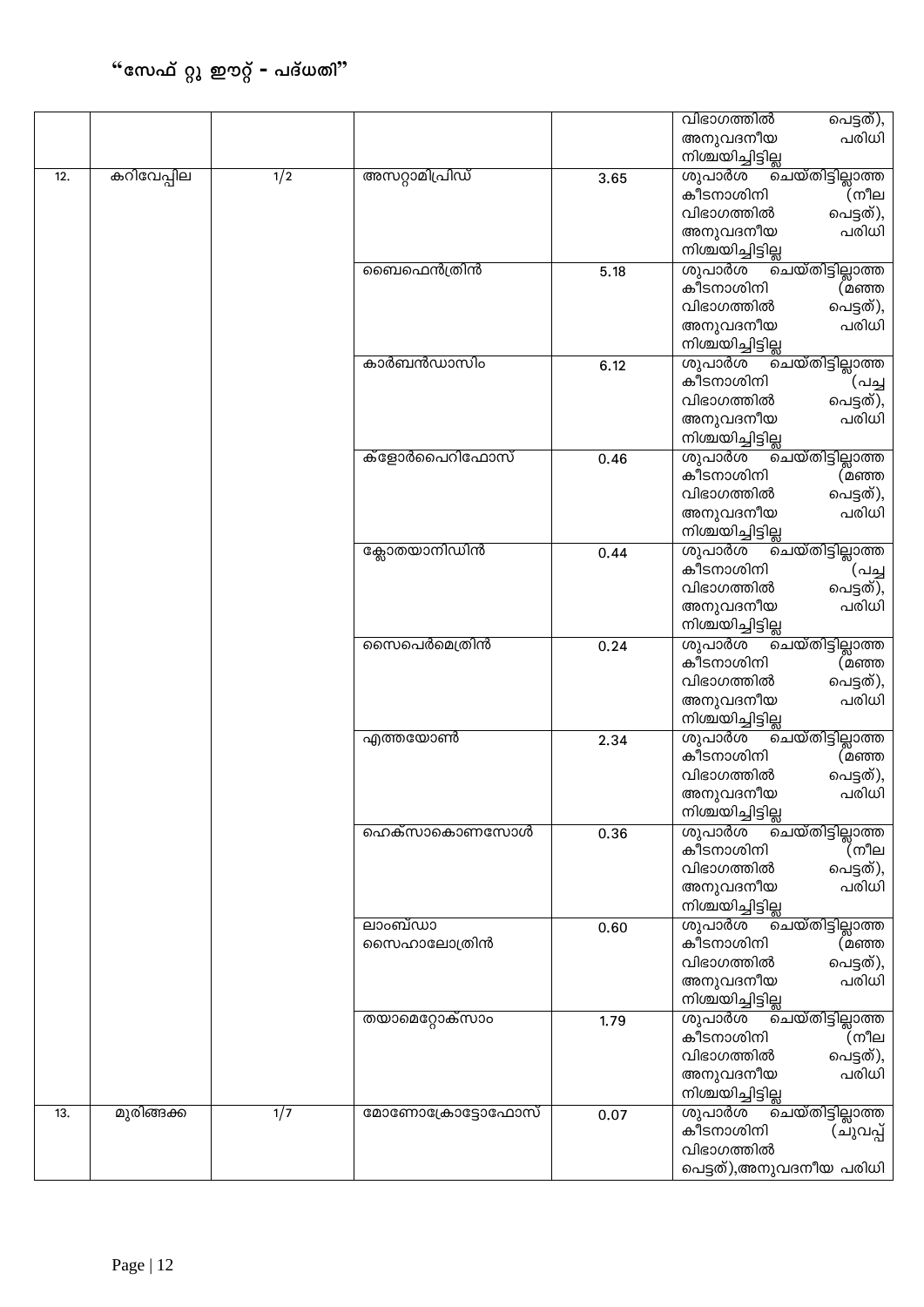|     |           |      |                                                    |               | നിശ്ചയിച്ചിട്ടില്ല                                                                                                                |
|-----|-----------|------|----------------------------------------------------|---------------|-----------------------------------------------------------------------------------------------------------------------------------|
|     |           |      |                                                    |               |                                                                                                                                   |
| 14. | പച്ചമുളക് | 9/16 | അസഫേറ്റ്                                           | 0.13<br>0.97  | ശുപാർശ<br>ചെയ്തിട്ടില്ലാത്ത<br>കീടനാശിനി<br>(നീല<br>വിഭാഗത്തിൽ<br>പെട്ടത്),<br>പരിധി<br>അനുവദനീയ<br>നിശ്ചയിച്ചിട്ടില്ല            |
|     |           |      | കാർബൻഡാസിം                                         | 0.07<br>0.18  | ശുപാർശ<br>ചെയ്തിട്ടില്ലാത്ത<br>കീടനാശിനി<br>(പച്ച<br>പെട്ടത്),<br>വിഭാഗത്തിൽ<br>പരിധി<br>അനുവദനീയ<br>നിശ്ചയിച്ചിട്ടില്ല           |
|     |           |      | എത്തയോൺ                                            | 1.53          | ശുപാർശ<br><u>പെയ്തിട്ടില്ലാ</u> ത്ത<br>കീടനാശിനി<br>(മഞ്ഞ<br>വിഭാഗത്തിൽ<br>പെട്ടത്),<br>അനുവദനീയ<br>പരിധി<br>നിശ്ചയിച്ചിട്ടില്ല   |
|     |           |      | ഫെൻപ്പൈറോക്സിമേറ്റ്                                | 0.08          | ചെയ്തിട്ടുണ്ട്.<br>ശുപാർശ<br>(നീല വിഭാഗത്തിൽ പെട്ടത്),<br>പരിധിക്ക്<br>അനുവദനീയ<br>താഴേ                                           |
|     |           |      | ഇമിഡാക്ലോപ്പ്രിഡ്                                  | $0.06$ $0.20$ | ശുപാർശ<br>ചെയ്തിട്ടുണ്ട്.<br>വിഭാഗത്തിൽ<br>(മഞ്ഞ<br>അനുവദനീയ<br>പെട്ടത്),<br>പരിധിക്ക് താഴേ                                       |
|     |           |      | മോണോക്രോട്ടോഫോസ്                                   | 1.26          | ശുപാർശ<br><u>ചെയ്തിട്ടില്ലാത്ത</u><br>കീടനാശിനി<br>(ചുവപ്പ്<br>വിഭാഗത്തിൽ<br>പെട്ടത്),<br>പരിധി<br>അനുവദനീയ<br>നിശ്ചയിച്ചിട്ടില്ല |
|     |           |      | പ്രൊഫെനോഫോസ്<br>(കേരളത്തിൽ നിരോധിച്ച<br>കീടനാശിനി) | 0.09          | ശുപാർശ<br>ചെയ്തിട്ടില്ലാത്ത<br>കീടനാശിനി<br>(മഞ്ഞ<br>വിഭാഗത്തിൽ<br>പെട്ടത്),<br>പരിധി<br>അനുവദനീയ<br>നിശ്ചയിച്ചിട്ടില്ല           |
| 15. | കോവയ്ക്ക  | 3/20 | മോണോക്രോട്ടോഫോസ്                                   | 0.07          | ശുപാർശ<br>ചെയ്തിട്ടില്ലാത്ത<br>കീടനാശിനി<br>(ചുവപ്പ്<br>വിഭാഗത്തിൽ<br>പെട്ടത്),<br>അനുവദനീയ<br>പരിധി<br>നിശ്ചയിച്ചിട്ടില്ല        |
|     |           |      | അസഫേറ്റ്                                           | 0.19          | ശുപാർശ<br>ചെയ്തിട്ടില്ലാത്ത<br>കീടനാശിനി<br>(നീല<br>വിഭാഗത്തിൽ<br>പെട്ടത്),<br>പരിധി<br>അനുവദനീയ<br>നിശ്ചയിച്ചിട്ടില്ല            |
|     |           |      | തയാമെത്തോക്സം                                      | 0.05          | ശുപാർശ<br><u>ചെയ്തിട്ടില്ലാത്ത</u><br>കീടനാശിനി<br>(നീല<br>വിഭാഗത്തിൽ<br>പെട്ടത്),<br>അനുവദനീയ<br>പരിധി<br>നിശ്ചയിച്ചിട്ടില്ല     |
| 16. | വെള്ളരി   | 1/8  | ക്ളോർപൈറിഫോസ്                                      | 0.06          | ശുപാർശ<br><u>ചെയ്തിട്ടില്ലാത്ത</u><br>കീടനാശിനി<br>(മഞ്ഞ<br>വിഭാഗത്തിൽ<br>പെട്ടത്),<br>പരിധി<br>അനുവദനീയ<br>നിശ്ചയിച്ചിട്ടില്ല    |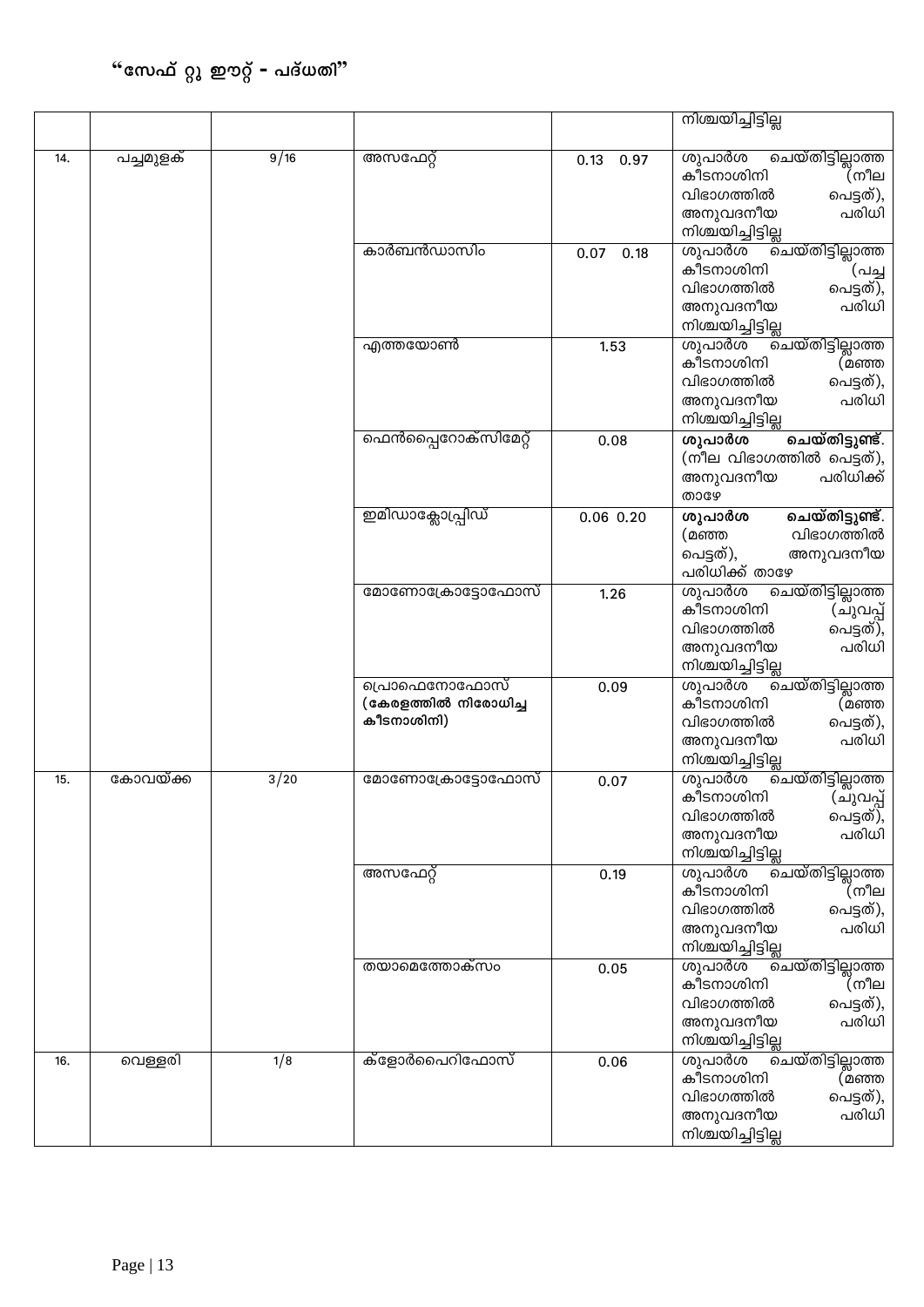| 17. | പുതിനയില    | 1/1  | ഒമത്തവേറ്റ്       | 0.07         | ശുപാർശ<br>ചെയ്തിട്ടില്ലാത്ത                      |
|-----|-------------|------|-------------------|--------------|--------------------------------------------------|
|     |             |      |                   |              | കീടനാശിനി<br>(മഞ്ഞ                               |
|     |             |      |                   |              | വിഭാഗത്തിൽ<br>പെട്ടത്),                          |
|     |             |      |                   |              | പരിധി<br>അനുവദനീയ                                |
|     |             |      |                   |              | നിശ്ചയിച്ചിട്ടില്ല                               |
|     |             |      | ടെബുകൊണാസോൾ       | 0.20         | ശുപാർശ<br>ചെയ്തിട്ടില്ലാത്ത<br>കീടനാശിനി         |
|     |             |      |                   |              | (നീല<br>വിഭാഗത്തിൽ                               |
|     |             |      |                   |              | പെട്ടത്),<br>അനുവദനീയ<br>പരിധി                   |
|     |             |      |                   |              | നിശ്ചയിച്ചിട്ടില്ല                               |
| 18. | സലാഡ്       | 1/8  | അസഫേറ്റ്          | 0.30         | ശുപാർശ<br>ചെയ്തിട്ടില്ലാത്ത                      |
|     | വെള്ളരി     |      |                   |              | കീടനാശിനി<br>(നീല                                |
|     |             |      |                   |              | വിഭാഗത്തിൽ<br>പെട്ടത്),                          |
|     |             |      |                   |              | അനുവദനീയ<br>പരിധി                                |
|     |             |      |                   |              | നിശ്ചയിച്ചിട്ടില്ല                               |
| 19. | പടവലം       | 1/10 | കാർബൻഡാസിം        | 0.30         | ശുപാർശചെയ്തിട്ടില്ലാത്തകീ                        |
|     |             |      |                   |              | ടനാശിനി,<br>(പച്ച                                |
|     |             |      |                   |              | വിഭാഗത്തിൽ<br>പെട്ടത്),                          |
|     |             |      |                   |              | പരിധി<br>അനുവദനീയ                                |
|     |             |      |                   |              | നിശ്ചയിച്ചിട്ടില്ല                               |
| 20. | തക്കാളി     | 1/11 | അസഫേറ്റ്          | 0.07         | ശുപാർശ<br>ചെയ്തിട്ടില്ലാത്ത<br>കീടനാശിനി<br>(നീല |
|     |             |      |                   |              | വിഭാഗത്തിൽ<br>പെട്ടത്),                          |
|     |             |      |                   |              | പരിധി<br>അനുവദനീയ                                |
|     |             |      |                   |              | നിശ്ചയിച്ചിട്ടില്ല                               |
| 21. | പയർ         | 6/23 | കാർബൻഡാസിം        | 0.06<br>1.64 | ശുപാർശചെയ്തിട്ടില്ലാത്ത                          |
|     |             |      |                   |              | കീടനാശിനി,<br>(പച്ച                              |
|     |             |      |                   |              | വിഭാഗത്തിൽ<br>പെട്ടത്),                          |
|     |             |      |                   |              | പരിധി<br>അനുവദനീയ                                |
|     |             |      |                   |              | നിശ്ചയിച്ചിട്ടില്ല                               |
|     |             |      | ഫെൻവാലറേറ്റ്      | 0.74         | ശുപാർശ<br>ചെയ്തിട്ടില്ലാത്ത                      |
|     |             |      |                   |              | കീടനാശിനി<br>(മഞ്ഞ                               |
|     |             |      |                   |              | വിഭാഗത്തിൽ പെട്ടത്)<br>പരിധി                     |
|     |             |      |                   |              | അനുവദനീയ<br>നിശ്ചയിച്ചിട്ടില്ല                   |
|     |             |      | ടെബുകൊണാസോൾ       | 0.17         | ശുപാർശ<br>ചെയ്തിട്ടില്ലാത്ത                      |
|     |             |      |                   |              | (്നീല<br>കീടനാശിനി                               |
|     |             |      |                   |              | വിഭാഗത്തിൽ<br>പെട്ടത്),                          |
|     |             |      |                   |              | പരിധി<br>അനുവദനീയ                                |
|     |             |      |                   |              | നിശ്ചയിച്ചിട്ടില്ല                               |
|     | പഴവർഗ്ഗങ്ങൾ |      |                   |              |                                                  |
| 1.  | ആപ്പിൾ      | 2/4  | ഇമിഡാക്ലോപ്പ്രിഡ് | 0.06         | ശുപാർശ<br>ചെയ്തിട്ടില്ലാത്ത                      |
|     |             |      |                   |              | കീടനാശിനി<br>(മഞ്ഞ                               |
|     |             |      |                   |              | വിഭാഗത്തിൽ പെട്ടത്)<br>അനുവദനീയ<br>പരിധി         |
|     |             |      |                   |              | നിശ്ചയിച്ചിട്ടില്ല                               |
|     |             |      | കാർബൻഡാസിം        | 0.84         | ശുപാർശ<br><u>ചെയ്തിട്ടില്ലാത്ത</u>               |
|     |             |      |                   |              | കീടനാശിനി<br>(പച്ച                               |
|     |             |      |                   |              | വിഭാഗത്തിൽ<br>പെട്ടത്),                          |
|     |             |      |                   |              | അനുവദനീയ<br>പരിധി                                |
|     |             |      |                   |              | നിശ്ചയിച്ചിട്ടില്ല                               |
|     |             |      | തയാമെറ്റോക്സാം    | 0.14         | ശുപാർശ<br>ൎഓ്ഫയ്തിട്ടില്ലാത്ത                    |
|     |             |      |                   |              | കീടനാശിനി<br>(നീല                                |
|     |             |      |                   |              | വിഭാഗത്തിൽ<br>പെട്ടത്),                          |
|     |             |      |                   |              | അനുവദനീയ<br>പരിധി<br>നിശ്ചയിച്ചിട്ടില്ല          |
| 2.  | കറുത്ത      | 1/2  | ഇമിഡാക്ലോപ്പ്രിഡ് | 0.05         | ശുപാർശ                                           |
|     |             |      |                   |              |                                                  |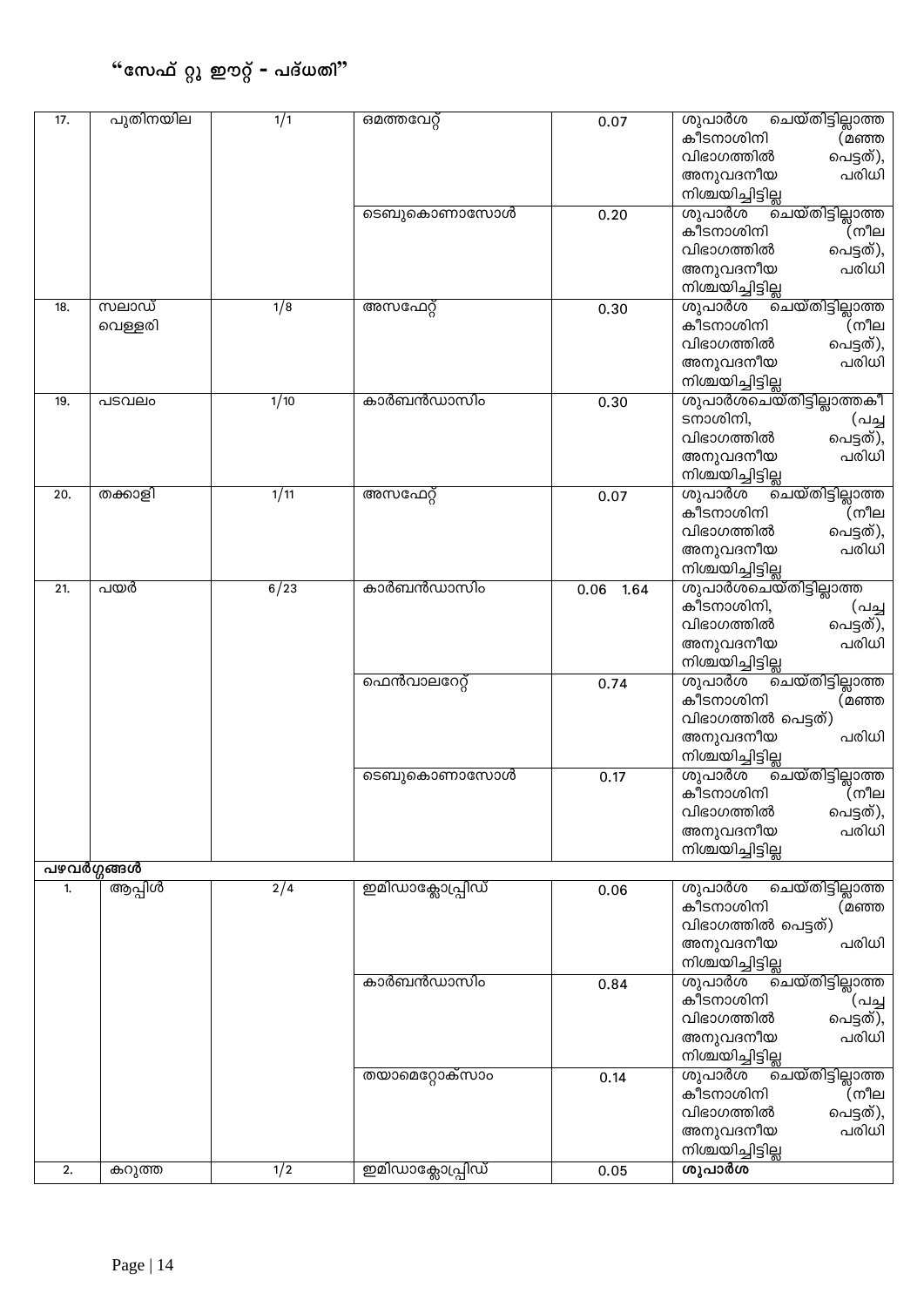|    | മുന്തിരി                 |                  |                                                    |      | ചെയ്തിട്ടുണ്ട്.(മഞ്ഞ                                                                                                       |
|----|--------------------------|------------------|----------------------------------------------------|------|----------------------------------------------------------------------------------------------------------------------------|
|    |                          |                  |                                                    |      | വിഭാഗത്തിൽ<br>പെട്ടത്),<br>പരിധിക്ക്<br>അനുവദനീയ<br>താഴേ                                                                   |
| 3. | പച്ച മുന്തിരി            | $\overline{1/2}$ | കാർബൻഡാസിം                                         | 0.1  | ശുപാർശ<br>ചെയ്തിട്ടുണ്ട്.<br>(പച്ച വിഭാഗത്തിൽ പെട്ടത്),<br>പരിധിക്ക്<br>അനുവദനീയ<br>താഴേ                                   |
|    |                          |                  | ഫ്ളൂസിലസോൾ                                         | 0.10 | ശുപാർശ<br>ചെയ്തിട്ടില്ലാത്ത<br>കീടനാശിനി<br>(നീല<br>വിഭാഗത്തിൽ പെട്ടത്)<br>പരിധി<br>അനുവദനീയ<br>നിശ്ചയിച്ചിട്ടില്ല         |
|    |                          |                  | ഇമിഡാക്ലോപ്പ്രിഡ്                                  | 0.22 | ചെയ്തിട്ടുണ്ട്.<br>ശുപാർശ<br>വിഭാഗത്തിൽ<br>(മഞ്ഞ<br>അനുവദനീയ<br>പെട്ടത്),<br>പരിധിക്ക് താഴേ                                |
|    |                          |                  | തയാമെറ്റോക്സാം                                     | 0.12 | ശുപാർശ<br>ചെയ്തിട്ടില്ലാത്ത<br>കീടനാശിനി<br>(നീല<br>വിഭാഗത്തിൽ പെട്ടത്)<br>അനുവദനീയ<br>പരിധി<br>നിശ്ചയിച്ചിട്ടില്ല         |
|    |                          |                  | ക്ളോർപൈറിഫോസ്                                      | 0.11 | ശുപാർശ<br>കീടനാശിനി<br>(മഞ്ഞ<br>വിഭാഗത്തിൽ പെട്ടത്)<br>അനുവദനീയ<br>പരിധി<br>നിശ്ചയിച്ചിട്ടില്ല                             |
|    |                          |                  | സൈഫ്ളൂത്രിൻ                                        | 0.22 | ശുപാർശ<br><u>്ചെയ്തിട്ടില്ലാത്ത</u><br>കീടനാശിനി<br>(നീല<br>വിഭാഗത്തിൽ പെട്ടത്)<br>അനുവദനീയ<br>പരിധി<br>നിശ്ചയിച്ചിട്ടില്ല |
|    |                          |                  | പ്രൊഫെനോഫോസ്<br>(കേരളത്തിൽ നിരോധിച്ച<br>കീടനാശിനി) | 0.10 | ശുപാർശ<br>ചെയ്തിട്ടില്ലാത്ത<br>കീടനാശിനി<br>(മഞ്ഞ<br>വിഭാഗത്തിൽ പെട്ടത്)<br>അനുവദനീയ<br>പരിധി<br>നിശ്ചയിച്ചിട്ടില്ല        |
|    |                          |                  | ക്യുനാൽഫോസ്                                        | 5.33 | ശുപാർശ<br>ചെയ്തിട്ടില്ലാത്ത<br>കീടനാശിനി<br>(മഞ്ഞ<br>വിഭാഗത്തിൽ പെട്ടത്)<br>പരിധി<br>അനുവദനീയ<br>നിശ്ചയിച്ചിട്ടില്ല        |
| 4. | തണ്ണിമത്തൻ               | 1/1              | ഇമിഡാക്ലോപ്പ്രിഡ്                                  | 0.12 | ശുപാർശ<br>ൎഓ്ഫയ്തിട്ടില്ലാത്ത<br>കീടനാശിനി<br>(മഞ്ഞ<br>വിഭാഗത്തിൽ<br>പെട്ടത്),<br>പരിധി<br>അനുവദനീയ<br>നിശ്ചയിച്ചിട്ടില്ല  |
|    | <u>സുഗന്ധവ്യഞ്ജനങ്ങൾ</u> |                  |                                                    |      |                                                                                                                            |
| 1. | ജീരകം                    | 1/1              | ക്ളോർപൈറിഫോസ്                                      | 1.04 | ശുപാർശ<br><u>ചെയ്തിട്ടില്ലാത്ത</u><br>കീടനാശിനി<br>(മഞ്ഞ<br>വിഭാഗത്തിൽ പെട്ടത്)<br>പരിധി<br>അനുവദനീയ<br>നിശ്ചയിച്ചിട്ടില്ല |
|    |                          |                  | സൈഫ്ളൂത്രിൻ                                        | 0.19 | ശുപാർശ<br>ചെയ്തിട്ടില്ലാത്ത<br>കീടനാശിനി<br>(മഞ്ഞ<br>വിഭാഗത്തിൽ പെട്ടത്)<br>പരിധി<br>അനുവദനീയ                              |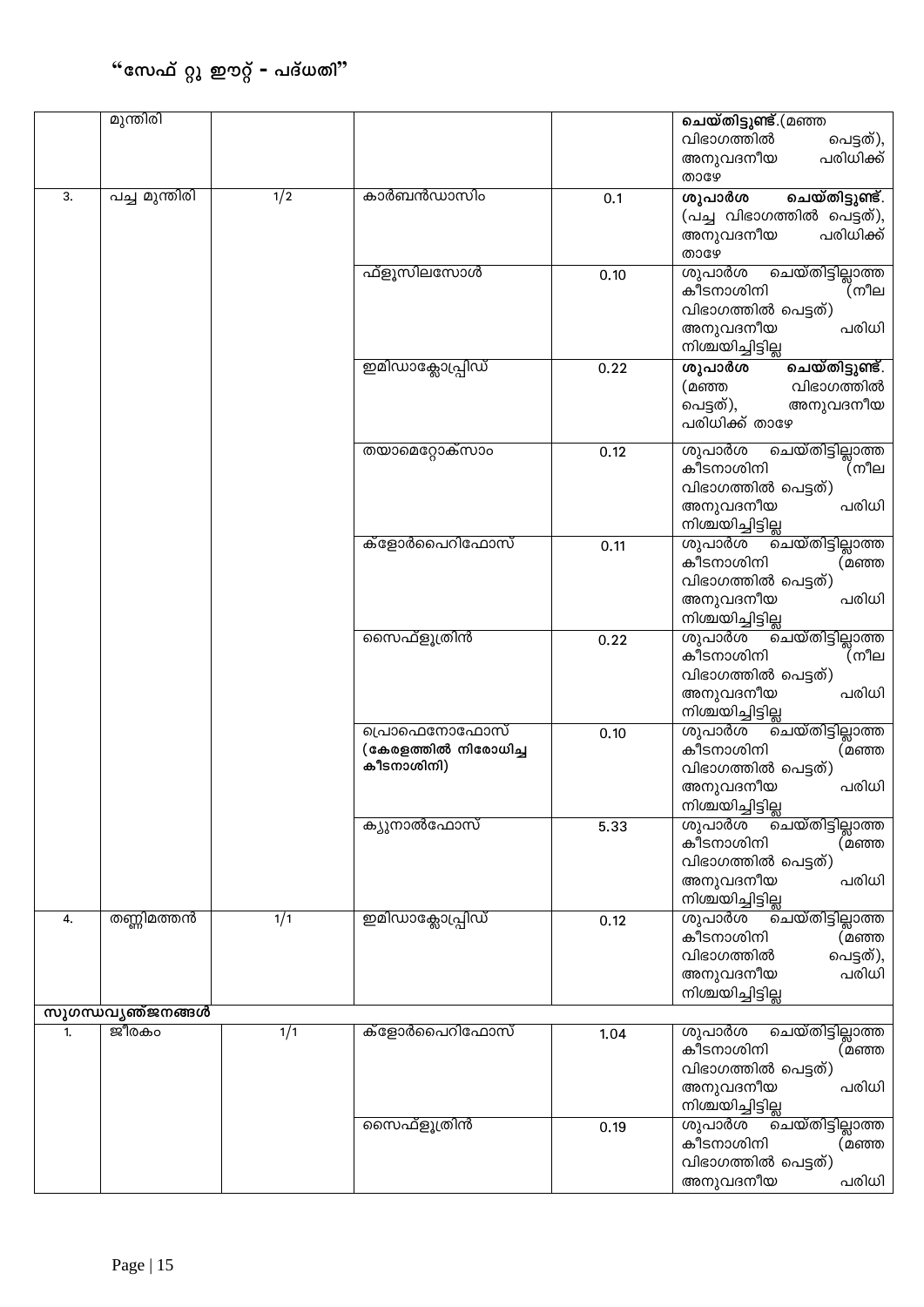|    |            |     |                   |      | <u>നിശ്ചയിച്ചിട്ടില്ല</u>                                                                                                       |
|----|------------|-----|-------------------|------|---------------------------------------------------------------------------------------------------------------------------------|
|    |            |     | കാർബൻഡാസിം        | 0.3  | ശുപാർശ<br><u>്ചെയ്തിട്ടില്ലാത്ത</u><br>കീടനാശിനി<br>(പച്ച<br>വിഭാഗത്തിൽ<br>പെട്ടത്),<br>പരിധി<br>അനുവദനീയ<br>നിശ്ചയിച്ചിട്ടില്ല |
|    |            |     | അസറ്റാമിപ്രിഡ്    | 0.74 | ശുപാർശ<br>ചെയ്തിട്ടില്ലാത്ത<br>കീടനാശിനി<br>(മഞ്ഞ<br>വിഭാഗത്തിൽ പെട്ടത്)<br>പരിധി<br>അനുവദനീയ<br>നിശ്ചയിച്ചിട്ടില്ല             |
|    |            |     | ക്ലോതയാനിഡിൻ      | 0.17 | ശുപാർശ<br><u>ചെയ്തിട്ടില്ലാത്ത</u><br>കീടനാശിനി<br>(പച്ച<br>പെട്ടത്),<br>വിഭാഗത്തിൽ<br>പരിധി<br>അനുവദനീയ<br>നിശ്ചയിച്ചിട്ടില്ല  |
|    |            |     | ഇമിഡാക്ലോപ്പ്രിഡ് | 0.98 | ശുപാർശ<br><u>ചെയ്തിട്ടില്ലാത്ത</u><br>കീടനാശിനി<br>(മഞ്ഞ<br>വിഭാഗത്തിൽ പെട്ടത്)<br>പരിധി<br>അനുവദനീയ<br>നിശ്ചയിച്ചിട്ടില്ല      |
|    |            |     | തയാമെറ്റോക്സാം    | 0.09 | ശുപാർശ ചെയ്തിട്ടില്ലാത്ത<br>കീടനാശിനി<br>(നീല<br>വിഭാഗത്തിൽ<br>പെട്ടത്),<br>പരിധിക്ക്<br>അനുവദനീയ<br>മുകളിൽ                     |
| 2. | പെരുറജീരകം | 1/1 | ക്ളോർപൈറിഫോസ്     | 0.23 | ശുപാർശ<br>ചെയ്തിട്ടില്ലാത്ത<br>കീടനാശിനി<br>(മഞ്ഞ<br>വിഭാഗത്തിൽ പെട്ടത്)<br>പരിധി<br>അനുവദനീയ<br>നിശ്ചയിച്ചിട്ടില്ല             |
|    |            |     | ക്യുനാൽഫോസ്       | 3.48 | ശുപാർശ<br><u>ചെയ്തിട്ടില്ലാത്ത</u><br>കീടനാശിനി<br>(മഞ്ഞ<br>വിഭാഗത്തിൽ പെട്ടത്)<br>പരിധി<br>അനുവദനീയ<br>നിശ്ചയിച്ചിട്ടില്ല      |

### പട്ടിക<sup>3</sup>. <u>പൊതുവിപണിയിലെ സാമ്പിളുകളിലെ കീടനാശിനി</u> **കണ്ടെ** ത്താത്തവ:

#### പച്ചക്കറികൾ

- **1.** \_oäv dq«v
- കാണേജ്വയലറ്റ്
- 3. കാരറ്റ്
- **4.** ചേമ്പ്
- 5. മല്ലിയില
- **6.** ഈ ഇബി
- **7**. നെല്ലിക്ക<br>8. മാങ്ങ
- 
- **8.** മാങ്ങ<br>**9.** നേന്ത്ര നേന്ത്രൻ
- 
- 10. പീച്ചങ്ങ<br>11. ഉരുളക്കി ഉരുളക്കിഴങ്ങ്

### പഴവർഗ്ഗങ്ങൾ

- **12.** ഏത്തപ്പഴം<br>**13.** ഓറഞ്ച്
- 8ാറഞ്ച്
- **14.** am¼gw
- **15. മാതളം**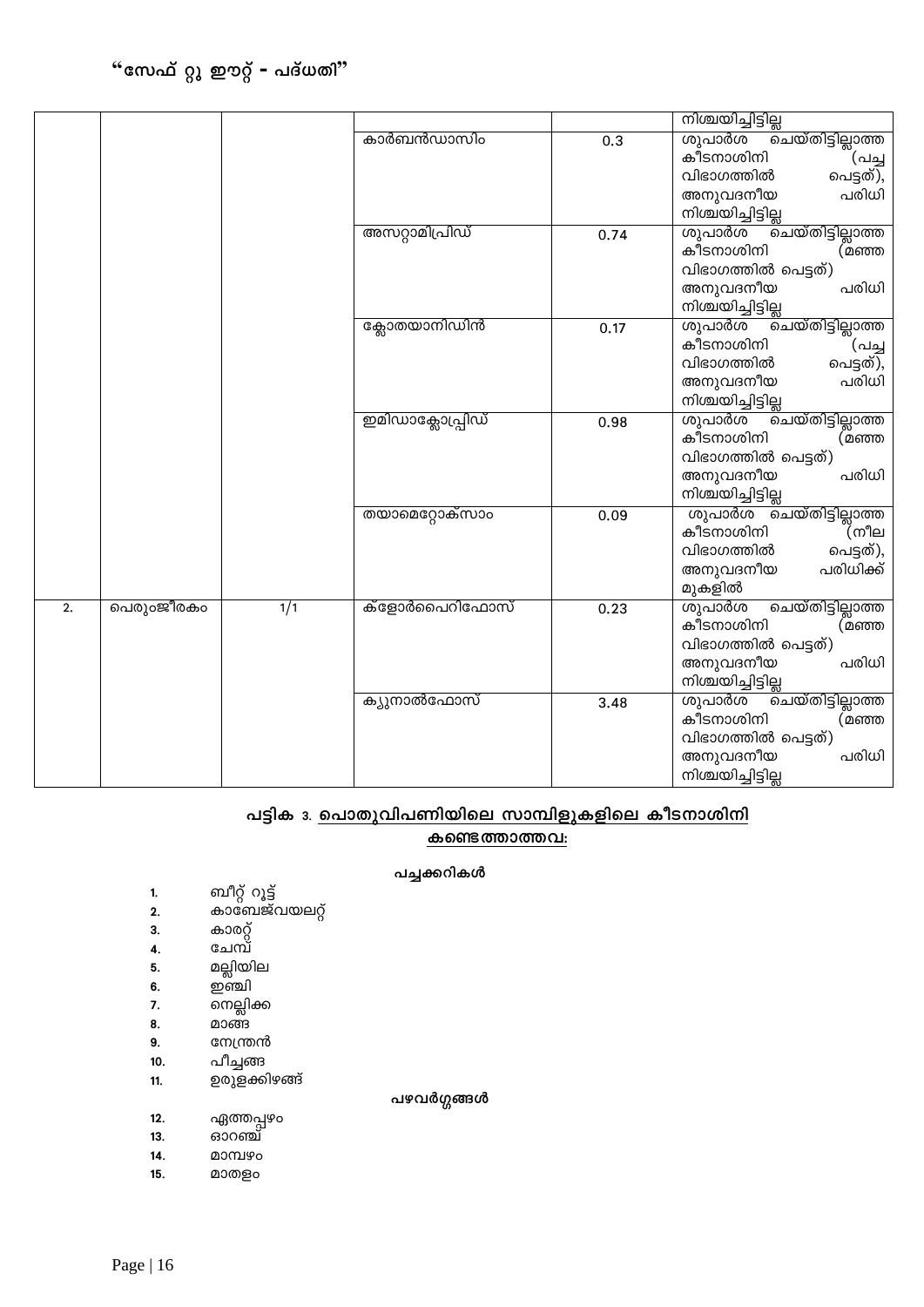- തണ്ണിമത്തൻ കിരൺ 16.
- പേരയ്ക്ക  $17.$
- 18. കൈതച്ചക്ക

മല്ലിപ്പൊടി

- സുഗന്ധവ്യഞ്ജനങ്ങൾ
- മറ്റു ഭക്ഷ്യവസ്തുക്കൾ
- ഗോതമ്പ്  $20.$
- ഉലുവ  $21.$

19.

# പട്ടിക 4. <u>കർഷകരിൽ നിന്നും നേരിട്ട് ശേഖരിച്ച സാമ്പിളുകളിലെ</u>

|               | <b>\$PISUDOOUDI @10CHOOLOGIQ @0DOO:</b> |                                                                                                                                       |                        |              |                                                                                                                                |  |
|---------------|-----------------------------------------|---------------------------------------------------------------------------------------------------------------------------------------|------------------------|--------------|--------------------------------------------------------------------------------------------------------------------------------|--|
| ക്രമ<br>നമ്പർ | ഇനം                                     | കീടനാശിനിയു<br>കീടനാശിനി<br>കണ്ടെത്തിയ<br>ടെ അളവ്<br>കണ്ടെത്തിയ<br>കീടനാശിനി<br>(പി.പി.എം)<br>സാമ്പിളുകളുടെ<br>എണ്ണം/ മൊത്തം<br>എണ്ണം |                        | പരാമർശങ്ങൾ   |                                                                                                                                |  |
|               |                                         |                                                                                                                                       | പച്ചക്കറികൾ            |              |                                                                                                                                |  |
| 1.            | പച്ച <b>ി</b> ര                         | 3/18                                                                                                                                  | ക്ളോർപൈറിഫോ<br>സ്      | 0.54         | ശുപാർശ<br><u>ചെയ്തിട്ടില്ലാത്ത</u><br>വിഭാഗത്തിൽ<br>കീടനാശിനി<br>(മഞ്ഞ<br>പെട്ടത്),<br>അനുവദനീയ<br>പരിധി<br>നിശ്ചയിച്ചിട്ടില്ല |  |
|               |                                         |                                                                                                                                       | ഫ്ളൂബെന്റാമിഡ്         | 0.33         | ശുപാർശ<br>ചെയ്തിട്ടില്ലാത്ത<br>വിഭാഗത്തിൽ<br>കീടനാശിനി<br>(പച്ച<br>അനുവദനീയ<br>പരിധി<br>പെട്ടത്),<br>നിശ്ചയിച്ചിട്ടില്ല        |  |
|               |                                         |                                                                                                                                       | തയാമെറ്റോക്സ <u>ാം</u> | 0.05         | ശുപാർശ<br>ചെയ്തിട്ടില്ലാത്ത<br>വിഭാഗത്തിൽ<br>കീടനാശിനി<br>(നീല<br>അനുവദനീയ<br>പരിധി<br>പെട്ടത്)<br>നിശ്ചയിച്ചിട്ടില്ല          |  |
| 2.            | ചുവപ്പ് ചീര                             | 1/13                                                                                                                                  | ഫെൻവാലറേറ്റ്           | 1.83         | ശുപാർശ<br>ചെയ്തിട്ടില്ലാത്ത<br>വിഭാഗത്തിൽ<br>കീടനാശിനി<br>(മഞ്ഞ<br>പരിധി<br>പെട്ടത്),<br>അനുവദനീയ<br>നിശ്ചയിച്ചിട്ടില്ല        |  |
|               |                                         |                                                                                                                                       | ഇമിഡാക്ലോപ്പ്രിഡ്      | 0.24         | ശുപാർശ<br>ചെയ്തിട്ടില്ലാത്ത<br>കീടനാശിനി<br>വിഭാഗത്തിൽ<br>(മഞ്ഞ<br>പരിധി<br>പെട്ടത്),<br>അനുവദനീയ<br>നിശ്ചയിച്ചിട്ടില്ല        |  |
| 3.            | പാവൽ                                    | 3/19                                                                                                                                  | സൈപെർമെത്രിൻ           | 0.11         | ശുപാർശ<br>ചെയ്തിട്ടില്ലാത്ത<br>വിഭാഗത്തിൽ<br>കീടനാശിനി<br>(മഞ്ഞ<br>പരിധി<br>പെട്ടത്),<br>അനുവദനീയ<br>നിശ്ചയിച്ചിട്ടില്ല        |  |
|               |                                         |                                                                                                                                       | ഇമിഡാക്ലോപ്പ്രിഡ്      | 0.09<br>0.29 | ശുപാർശ<br><u>ചെയ്തിട്ടില്ലാത്ത</u><br>വിഭാഗത്തിൽ<br>കീടനാശിനി<br>(മഞ്ഞ<br>പെട്ടത്),<br>അനുവദനീയ<br>പരിധി<br>നിശ്ചയിച്ചിട്ടില്ല |  |
| 4.            | വെണ്ടക്ക                                | 1/22                                                                                                                                  | അസറ്റാമിപ്രിഡ്         | 0.09         | ചെയ്തിട്ടുണ്ട്.<br>$\sqrt{m\ln n}$<br>ശുപാർശ<br>വിഭാഗത്തിൽ പെട്ടത്), അനുവദനീയ<br>പരിധിക്ക് താഴേ                                |  |
|               |                                         |                                                                                                                                       | എത്തയോൺ                | 0.26         | ശുപാർശ<br>ചെയ്തിട്ടില്ലാത്ത<br>കീടനാശിനി<br>വിഭാഗത്തിൽ<br>(മഞ്ഞ<br>അനുവദനീയ<br>പെട്ടത്),<br>പരിധി<br>നിശ്ചയിച്ചിട്ടില്ല        |  |
| 5.            | ചൊരയ്ക്ക                                | 1/6                                                                                                                                   | ഫെൻവാലറേറ്റ്           | 0.06         | ശുപാർശ<br>ചെയ്തിട്ടില്ലാത്ത<br>കീടനാശിനി<br>വിഭാഗത്തിൽ<br>(മഞ്ഞ<br>അനുവദനീയ<br>പരിധി<br>പെട്ടത്),                              |  |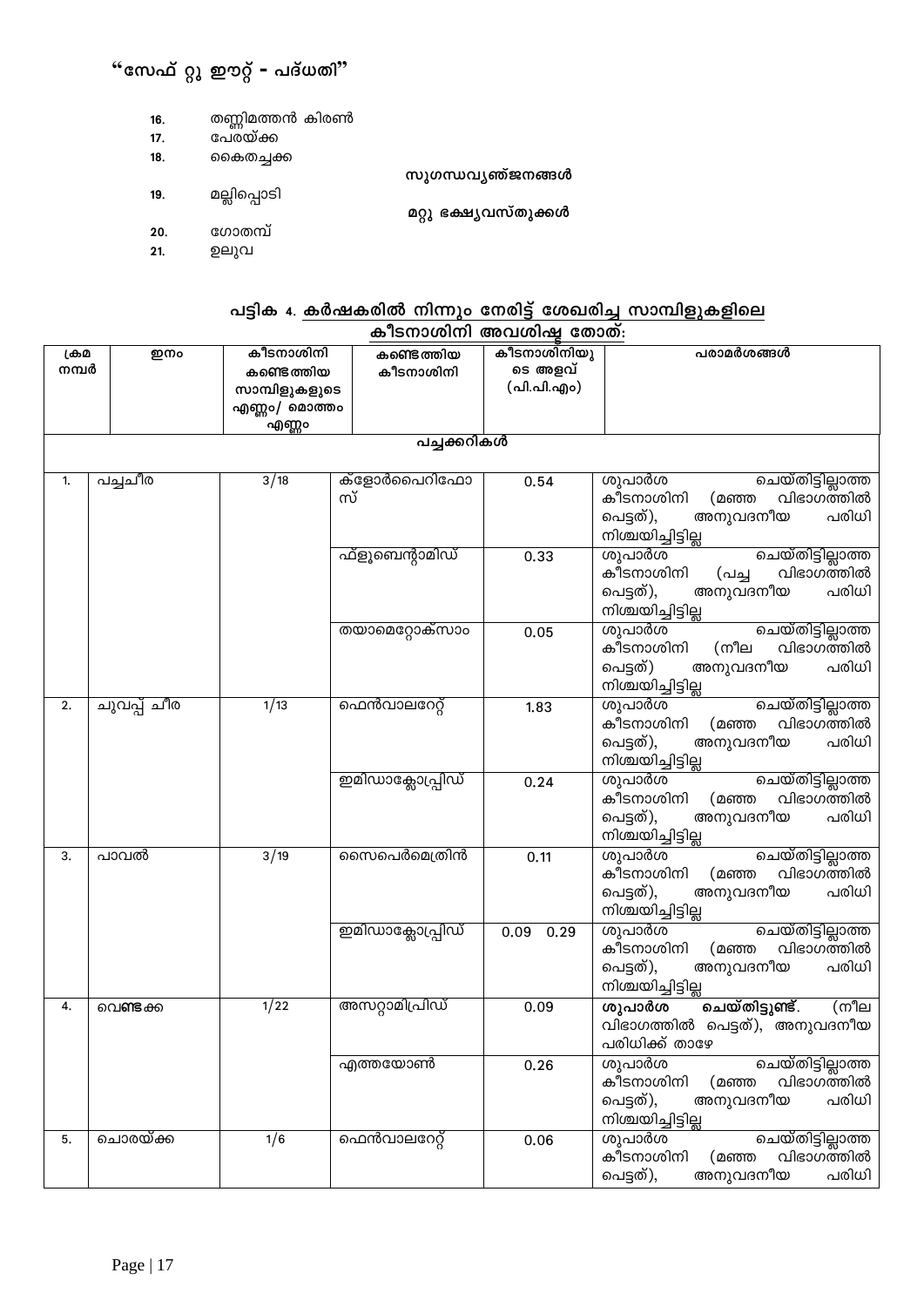|     |               |               |                        |             | നിശ്ചയിച്ചിട്ടില്ല                                                                                                             |
|-----|---------------|---------------|------------------------|-------------|--------------------------------------------------------------------------------------------------------------------------------|
| 6.  | കത്തിരി       | $\sqrt{2/14}$ | ക്ളോർപൈറിഫോ<br>സ്      | 0.22        | <u>ചെയ്തിട്ടില്ലാത്ത</u><br>ശുപാർശ<br>വിഭാഗത്തിൽ<br>കീടനാശിനി<br>(മഞ്ഞ<br>പെട്ടത്),<br>അനുവദനീയ<br>പരിധി<br>നിശ്ചയിച്ചിട്ടില്ല |
|     |               |               | അസഫേറ്റ്               | 0.34        | ശുപാർശ<br><u>ചെയ്തിട്ടില്ലാത്ത</u><br>വിഭാഗത്തിൽ<br>കീടനാശിനി<br>(നീല<br>അനുവദനീയ<br>പെട്ടത്),<br>പരിധി<br>നിശ്ചയിച്ചിട്ടില്ല  |
| 7.  | കാബേജ്        | 1/1           | ക്യുനാൽഫോസ്            | 1.03        | ശുപാർശ<br>ചെയ്തിട്ടില്ലാത്ത<br>വിഭാഗത്തിൽ<br>കീടനാശിനി<br>(മഞ്ഞ<br>പെട്ടത്),<br>അനുവദനീയ<br>പരിധി<br>നിശ്ചയിച്ചിട്ടില്ല        |
| 8.  | സാമ്പാർ മുളക് | 3/5           | അസഫേറ്റ്               | $0.06$ 0.76 | ശുപാർശ<br>ചെയ്തിട്ടില്ലാത്ത<br>വിഭാഗത്തിൽ<br>(നീല<br>കീടനാശിനി<br>അനുവദനീയ<br>പരിധി<br>പെട്ടത്),<br>നിശ്ചയിച്ചിട്ടില്ല         |
|     |               |               | ക്ളോർപൈറിഫോ<br>സ്      | 0.23        | ശുപാർശ<br>ചെയ്തിട്ടില്ലാത്ത<br>വിഭാഗത്തിൽ<br>കീടനാശിനി<br>(മഞ്ഞ<br>അനുവദനീയ<br>പരിധി<br>പെട്ടത്),<br>നിശ്ചയിച്ചിട്ടില്ല        |
|     |               |               | എത്തയോൺ                | 0.09        | ശുപാർശ<br>ചെയ്തിട്ടില്ലാത്ത<br>വിഭാഗത്തിൽ<br>കീടനാശിനി<br>(മഞ്ഞ<br>അനുവദനീയ<br>പരിധി<br>പെട്ടത്),<br>നിശ്ചയിച്ചിട്ടില്ല        |
|     |               |               | കാർബൻഡാസിം             | 0.67        | ശുപാർശ<br>ചെയ്തിട്ടില്ലാത്ത<br>വിഭാഗത്തിൽ<br>കീടനാശിനി<br>(പച്ച<br>പരിധി<br>പെട്ടത്),<br>അനുവദനീയ<br>നിശ്ചയിച്ചിട്ടില്ല        |
|     |               |               | ഇമിഡാക്ലോപ്പ്രിഡ്      | 0.08        | ചെയ്തിട്ടുണ്ട്.<br>ശുപാർശ<br>(മഞ്ഞ<br>വിഭാഗത്തിൽ പെട്ടത്), അനുവദനീയ<br>പരിധിക്ക് താഴേ                                          |
| 9.  | മുരിങ്ങക്ക    | $\sqrt{2/8}$  | കാർബൻഡാസിം             | 0.05        | ശുപാർശ<br>ചെയ്തിട്ടില്ലാത്ത<br>വിഭാഗത്തിൽ<br>കീടനാശിനി<br>(പച്ച<br>പെട്ടത്),<br>പരിധി<br>അനുവദനീയ<br>നിശ്ചയിച്ചിട്ടില്ല        |
|     |               |               | തയാമെറ്റോക്സാം         | 0.38        | ശുപാർശ<br>ചെയ്തിട്ടില്ലാത്ത<br>കീടനാശിനി<br>വിഭാഗത്തിൽ<br>(മഞ്ഞ<br>പരിധി<br>പെട്ടത്),<br>അനുവദനീയ<br>നിശ്ചയിച്ചിട്ടില്ല        |
| 10. | പച്ചമുളക്     | 1/4           | അസഫേറ്റ്               | 0.12        | ശുപാർശ<br><u>ചെയ്തിട്ടില്ലാത്ത</u><br>കീടനാശിനി<br>(നീല<br>വിഭാഗത്തിൽ<br>പെട്ടത്),<br>അനുവദനീയ<br>പരിധി<br>നിശ്ചയിച്ചിട്ടില്ല  |
|     |               |               | കാർബൻഡാസിം             | 6.06        | ശുപാർശ<br>ചെയ്തിട്ടില്ലാത്ത<br>കീടനാശിനി<br>വിഭാഗത്തിൽ<br>(പച്ച<br>പരിധി<br>പെട്ടത്),<br>അനുവദനീയ<br>നിശ്ചയിച്ചിട്ടില്ല        |
| 11. | കോവയ്ക്ക      | $\sqrt{2/17}$ | ഫെൻവാലറേറ്റ്           | 0.28        | ശുപാർശ<br>ചെയ്തിട്ടില്ലാത്ത<br>കീടനാശിനി<br>വിഭാഗത്തിൽ<br>(മഞ്ഞ<br>പരിധി<br>പെട്ടത്),<br>അനുവദനീയ<br>നിശ്ചയിച്ചിട്ടില്ല        |
|     |               |               | തയാമെറ്റോക്സാ <u>ം</u> | 0.86        | ശുപാർശ<br>ചെയ്തിട്ടില്ലാത്ത<br>വിഭാഗത്തിൽ<br>കീടനാശിനി<br>(പച്ച<br>പരിധി<br>പെട്ടത്),<br>അനുവദനീയ<br>നിശ്ചയിച്ചിട്ടില്ല        |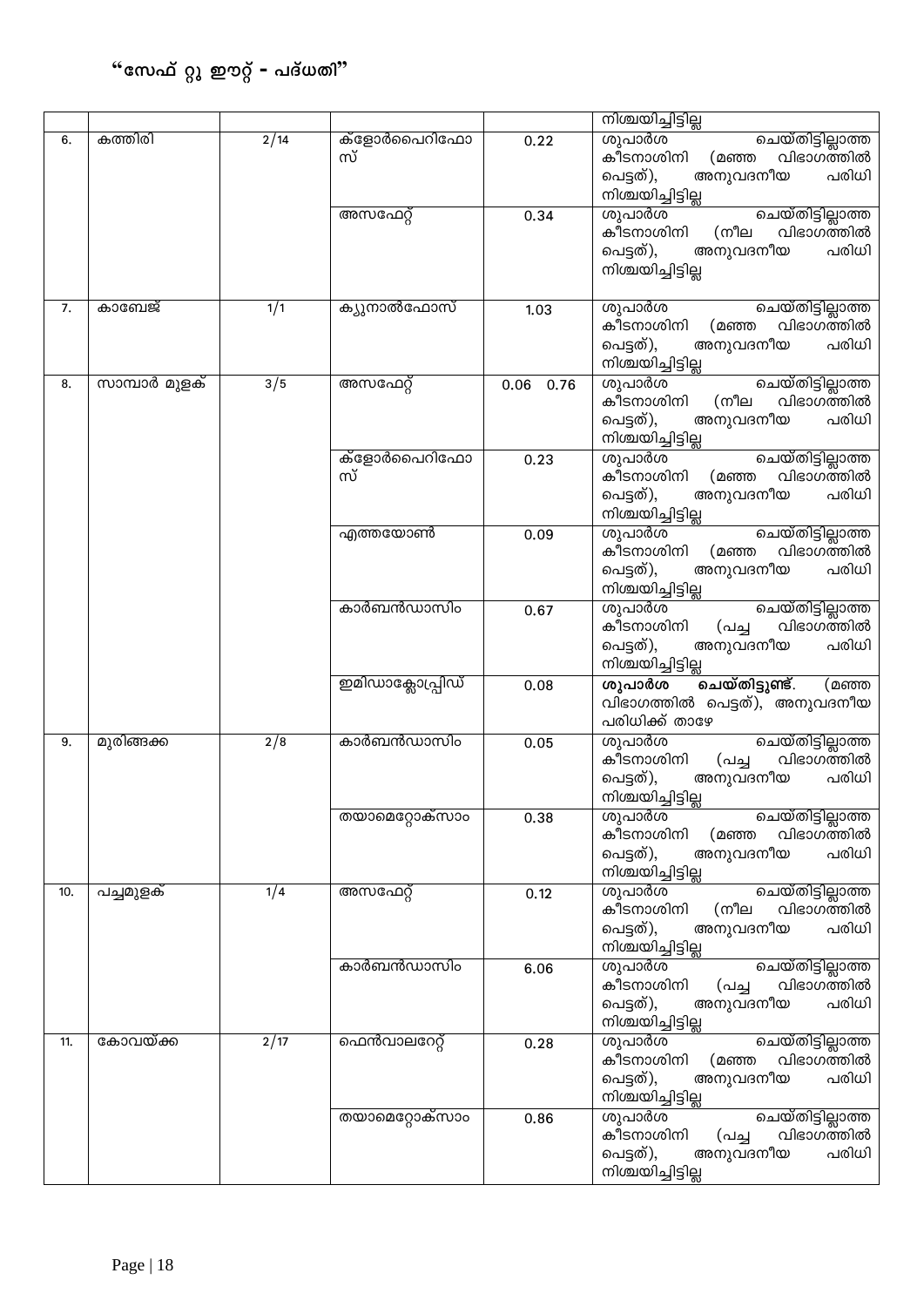# $\cdot$ "സേഫ് റ്റു ഈറ്റ് <del>-</del> പദ്ധതി"

| 12. | വെള്ളരി | 1/9   | ക്ളോർപൈറിഫോ       | 0.13         | ശുപാർശ<br>ചെയ്തിട്ടില്ലാത്ത              |
|-----|---------|-------|-------------------|--------------|------------------------------------------|
|     |         |       | സ്                |              | വിഭാഗത്തിൽ<br>കീടനാശിനി<br>(മഞ്ഞ         |
|     |         |       |                   |              | അനുവദനീയ<br>പെട്ടത്),<br>പരിധി           |
|     |         |       |                   |              | നിശ്ചയിച്ചിട്ടില്ല                       |
| 13. | സലാഡ്   | 1/4   | മോണോക്രോട്ടോ      | 0.11         | ശുപാർശ<br>ചെയ്തിട്ടില്ലാത്ത              |
|     | വെള്ളരി |       | ഫാസ്              |              | വിഭാഗത്തിൽ<br>കീടനാശിനി<br>(മഞ്ഞ         |
|     |         |       |                   |              | അനുവദനീയ<br>പരിധി<br>പെട്ടത്),           |
|     |         |       |                   |              | നിശ്ചയിച്ചിട്ടില്ല                       |
| 14. | പടവലം   | 3/27  | ഫെൻവാലറേറ്റ്      | 0.25         | ശുപാർശ<br>ചെയ്തിട്ടില്ലാത്ത              |
|     |         |       |                   |              | വിഭാഗത്തിൽ<br>കീടനാശിനി<br>(മഞ്ഞ         |
|     |         |       |                   |              | പരിധി<br>പെട്ടത്),<br>അനുവദനീയ           |
|     |         |       |                   |              | നിശ്ചയിച്ചിട്ടില്ല                       |
|     |         |       | കാർബൻഡാസിം        | $0.17$ 0.66  | ശുപാർശ<br>ചെയ്തിട്ടില്ലാത്ത              |
|     |         |       |                   |              | വിഭാഗത്തിൽ<br>കീടനാശിനി<br>(പച്ച         |
|     |         |       |                   |              | പരിധി<br>പെട്ടത്),<br>അനുവദനീയ           |
|     |         |       |                   |              | നിശ്ചയിച്ചിട്ടില്ല                       |
| 15. | പയർ     | 12/36 | കാർബൻഡാസിം        | 0.05<br>4.06 | ശുപാർശ<br>ചെയ്തിട്ടില്ലാത്ത              |
|     |         |       |                   |              | വിഭാഗത്തിൽ<br>കീടനാശിനി<br>(പച്ച         |
|     |         |       |                   |              | പരിധി<br>പെട്ടത്),<br>അനുവദനീയ           |
|     |         |       |                   |              | നിശ്ചയിച്ചിട്ടില്ല                       |
|     |         |       | ഫെൻവാലറേറ്റ്      | $0.68$ 0.86  | ശുപാർശ<br>ചെയ്തിട്ടില്ലാത്ത              |
|     |         |       |                   |              | വിഭാഗത്തിൽ<br>കീടനാശിനി<br>(മഞ്ഞ         |
|     |         |       |                   |              | പരിധി<br>അനുവദനീയ<br>പെട്ടത്),           |
|     |         |       |                   |              | നിശ്ചയിച്ചിട്ടില്ല                       |
|     |         |       | ക്യുനാൽഫോസ്       | $0.14$ 0.16  | ശുപാർശ<br>ചെയ്തിട്ടില്ലാത്ത              |
|     |         |       |                   |              | വിഭാഗത്തിൽ<br>കീടനാശിനി<br>(മഞ്ഞ         |
|     |         |       |                   |              | പരിധി<br>അനുവദനീയ<br>പെട്ടത്),           |
|     |         |       |                   |              | നിശ്ചയിച്ചിട്ടില്ല                       |
|     |         |       | ഇമിഡാക്ലോപ്പ്രിഡ് | 0.19         | ശുപാർശ<br>ചെയ്തിട്ടില്ലാത്ത              |
|     |         |       |                   |              | വിഭാഗത്തിൽ<br>കീടനാശിനി<br>(മഞ്ഞ         |
|     |         |       |                   |              | പരിധി<br>പെട്ടത്),<br>അനുവദനീയ           |
|     |         |       |                   |              | നിശ്ചയിച്ചിട്ടില്ല                       |
|     |         |       | അസറ്റാമിപ്രിഡ്    | 0.15         | ശുപാർശ<br>ചെയ്തിട്ടില്ലാത്ത              |
|     |         |       |                   |              | വിഭാഗത്തിൽ<br>കീടനാശിനി<br>(മഞ്ഞ         |
|     |         |       |                   |              | പെട്ടത്),<br>അനുവദനീയ<br>പരിധി           |
|     |         |       |                   |              | നിശ്ചയിച്ചിട്ടില്ല                       |
|     |         |       | ടെബുകൊണാസേ        | 0.77         | ചെയ്തിട്ടില്ലാത്ത<br>ശുപാർശ              |
|     |         |       | ാൾ                |              | കീടനാശിനി<br>(നീല<br>വിഭാഗത്തിൽ          |
|     |         |       |                   |              | പെട്ടത്),<br>പരിധി<br>അനുവദനീയ           |
|     |         |       |                   |              | നിശ്ചയിച്ചിട്ടില്ല                       |
|     |         |       | ട്രയഫ്ളോക്സിപ്രേ  | 0.21         | ശുപാർശ<br>ചെയ്തിട്ടില്ലാത്ത<br>കീടനാശിനി |
|     |         |       | സ്റ്റാബിൻ         |              | വിഭാഗത്തിൽ<br>(പച്ച                      |
|     |         |       |                   |              | പരിധി<br>പെട്ടത്),<br>അനുവദനീയ           |
|     |         |       |                   |              | നിശ്ചയിച്ചിട്ടില്ല                       |
|     |         |       | ഫ്ളൂബെഡിയാടൈ      | 0.14         | ശുപാർശ<br><u>ചെയ്തിട്ടില്ലാത്ത</u>       |
|     |         |       | മഡ്               |              | കീടനാശിനി<br>വിഭാഗത്തിൽ<br>(പച്ച         |
|     |         |       |                   |              | പരിധി<br>പെട്ടത്),<br>അനുവദനീയ           |
|     |         |       |                   |              | നിശ്ചയിച്ചിട്ടില്ല                       |

#### പട്ടിക 5. <u>കർഷകരിൽ നിന്നും നേരിട്ട് ശേഖരിച്ച സാമ്പിളുകളിലെ കീടനാശിനി</u>

**കണ്ടെത്താത്തവ:** 

#### പച്ചക്കറികൾ

- **1. കുമ്പളം**
- 2. ബീറ്റ് റൂട്ട്
- 3. ശീമച്ചക്ക
- 4. വഴുതന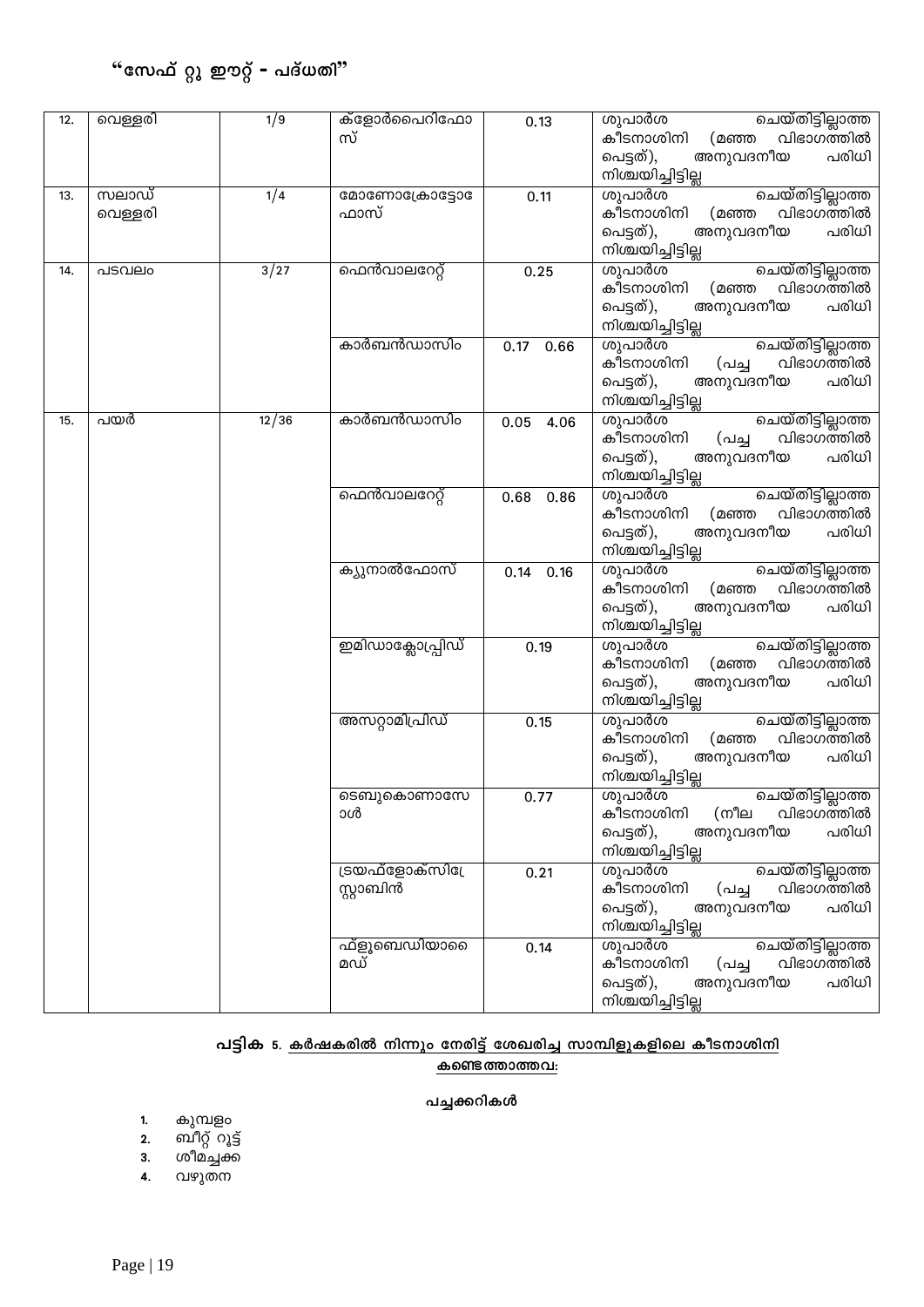- 5. കാരറ്റ്
- 6. അമര്യ്ക്ക
- 7. ചേമ്പ്
- 8. കറിവേപ്പില
- **9.** ഇഞ്ചി
- 10. നെല്ലിക്ക
- 11. മാങ്ങ
- 12. നേന്ത്രൻ
- 13. പാലക്ക് ചീര
- 14. മത്തൻ
- 15. പീച്ചങ്ങ
- 16. മുളപ്പിച്ച പയർ
- 17. വാളരിപയർ
- 18. മരച്ചീനി
- <u>...</u><br>19. പയർ ചെടി
- 20. തക്കാളി
- 21. ചതുരപ്പയർ

പഴവർഗ്ഗങ്ങൾ

- 22. രസകദളിപ്പഴം
- 23. മാമ്പഴം
- 
- 
- 23. മാന്മാര്<br>24. പപ്പായ<br>25. കൈതച്ചക്ക<br>26. റോസ് ആപ്പിൾ
- 27. ചെങ്കതളിപ്പഴം
- 28. അരി

മറ്റു ഭക്ഷ്യവസ്തുക്കൾ

- സുഗന്ധവൃഞ്ജനങ്ങൾ
- 29. മുളക്പൊടി

### പട്ടിക 6. "<u>ജൈവം" എന്ന ലേബലിൽ വിൽക്കൂന്ന സാമ്പിളുകളിലെ</u> കീടനാശിനി അവശിഷ്ട തോത്:

| ക്രമ<br>നമ്പർ    | ഇനം                  | കീടനാശിനി<br>കണ്ടെ ത്തിയ<br>സാമ്പിളുകളുടെ<br>എണ്ണം/ മൊത്തം | കണ്ടെത്തിയ<br>കീടനാശിനി             | കീടനാശിനി<br>യുടെ അളവ്<br>( പി.പി.എം) | പരാമർശങ്ങൾ                                                                                                                        |
|------------------|----------------------|------------------------------------------------------------|-------------------------------------|---------------------------------------|-----------------------------------------------------------------------------------------------------------------------------------|
| 1.               | വെണ്ടക്ക             | എണ്ണം<br>$\frac{1}{2}$                                     | കാർബൻഡാസിം                          | 0.43                                  | ശുപാർശ<br>ചെയ്തിട്ടില്ലാത്ത<br>കീടനാശിനി<br>(പച്ച<br>പെട്ടത്),<br>വിഭാഗത്തിൽ<br>പരിധി<br>അനുവദനീയ<br>നിശ്ചയിച്ചിട്ടില്ല           |
|                  |                      |                                                            | ഇമിഡാക്ലോപ്പ്രിഡ്                   | 0.13                                  | ശുപാർശ<br>ചെയ്തിട്ടുണ്ട്.<br>(മഞ്ഞ<br>വിഭാഗത്തിൽ<br>പെട്ടത്),<br>അനുവദനീയ<br>പരിധിക്ക് താഴേ                                       |
| $\overline{2}$ . | കാപ്സിക്കം<br>(പച്ച) | 1/1                                                        | സൈമെത്തോയേറ്റ്<br>ഇമിഡാക്ലോപ്പ്രിഡ് | 0.18<br>0.14                          | ശുപാർശ<br>ചെയ്തിട്ടില്ലാത്ത<br>കീടനാശിനി<br>(മഞ്ഞ<br>വിഭാഗത്തിൽ<br>പെട്ടത്),<br>പരിധി<br>അനുവദനീയ<br>നിശ്ചയിച്ചിട്ടില്ല<br>ശുപാർശ |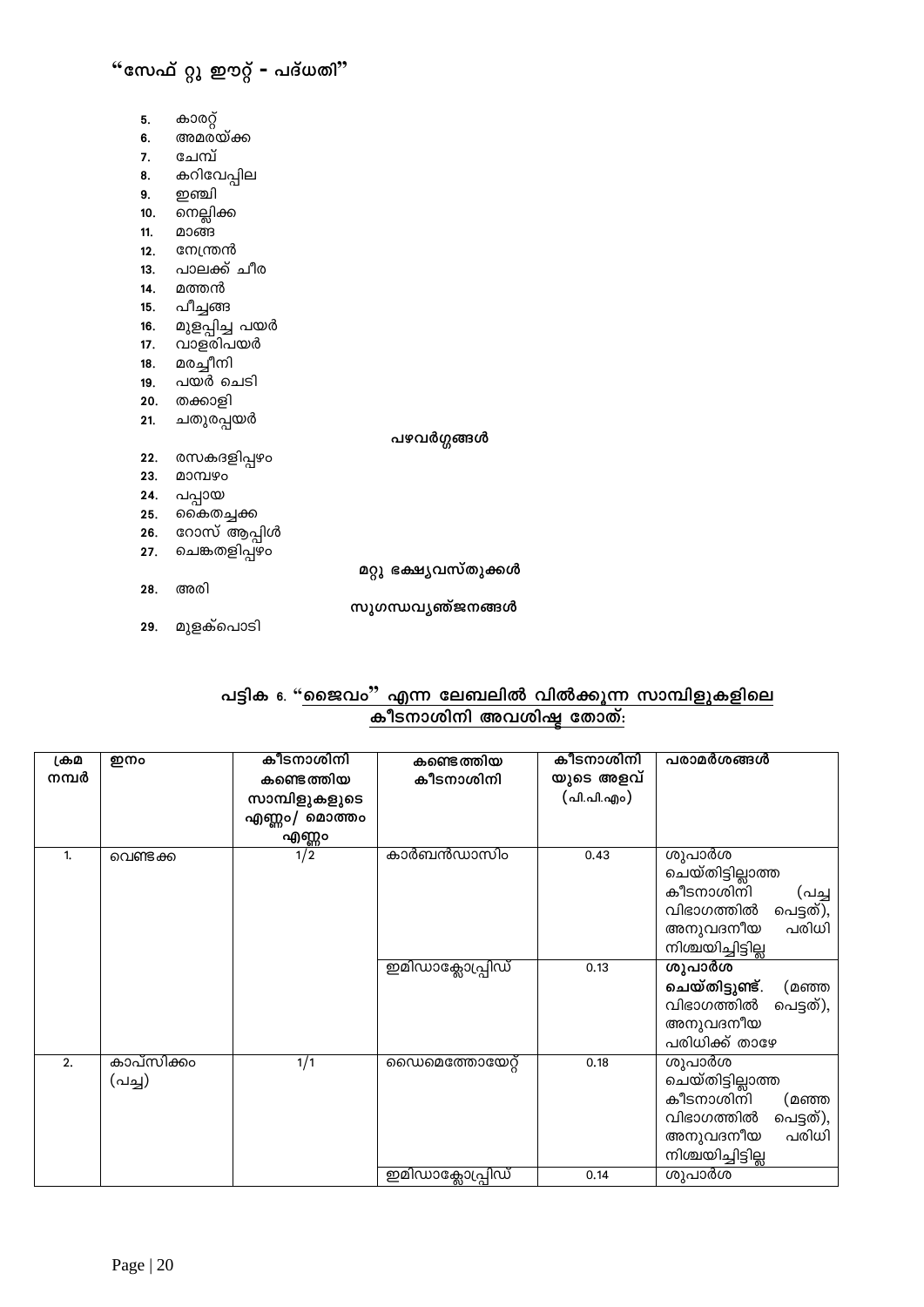|                  |                  |                  |                        |              | ചെയ്തിട്ടില്ലാത്ത<br>കീടനാശിനി<br>(മഞ്ഞ<br>വിഭാഗത്തിൽ<br>പെട്ടത്),<br>പരിധി<br>അനുവദനീയ<br>നിശ്ചയിച്ചിട്ടില്ല           |
|------------------|------------------|------------------|------------------------|--------------|-------------------------------------------------------------------------------------------------------------------------|
|                  |                  |                  | തയാമെറ്റോക്സാ <u>ം</u> | 0.27         | ശുപാർശ<br>ചെയ്തിട്ടില്ലാത്ത<br>കീടനാശിനി<br>(നീല<br>വിഭാഗത്തിൽ<br>പെട്ടത്),<br>പരിധി<br>അനുവദനീയ<br>നിശ്ചയിച്ചിട്ടില്ല  |
|                  |                  |                  | ക്രൈയ്സൈക്ലോ<br>സാൾ    | 0.08         | ശുപാർശ<br>ചെയ്തിട്ടില്ലാത്ത<br>കീടനാശിനി<br>(നീല<br>വിഭാഗത്തിൽ<br>പെട്ടത്),<br>അനുവദനീയ<br>പരിധി<br>നിശ്ചയിച്ചിട്ടില്ല  |
| 3.               | വെള്ളരി          | $\overline{1/3}$ | അസഫേറ്റ്               | 0.09         | ശുപാർശ<br>ചെയ്തിട്ടില്ലാത്ത<br>കീടനാശിനി<br>(നീല<br>വിഭാഗത്തിൽ<br>പെട്ടത്),<br>പരിധി<br>അനുവദനീയ<br>നിശ്ചയിച്ചിട്ടില്ല  |
| 4.               | സലാഡ്<br>വെള്ളരി | 1/3              | അസറ്റാമിപ്രിഡ്         | 0.08         | ശുപാർശ<br>ചെയ്തിട്ടില്ലാത്ത<br>കീടനാശിനി<br>(മഞ്ഞ<br>വിഭാഗത്തിൽ<br>പെട്ടത്),<br>പരിധി<br>അനുവദനീയ<br>നിശ്ചയിച്ചിട്ടില്ല |
| 5.               | പടവലം            | $\sqrt{2}/3$     | കാർബൻഡാസിം             | 0.12         | ശുപാർശ<br>ചെയ്തിട്ടുണ്ട്.<br>(പച്ച<br>വിഭാഗത്തിൽ<br>പെട്ടത്),<br>അനുവദനീയ<br>പരിധിക്ക് താഴേ                             |
|                  |                  |                  | ക്ളോർപൈറിഫോ<br>സ്      | 0.35         | ശുപാർശ<br>ചെയ്തിട്ടില്ലാത്ത<br>കീടനാശിനി<br>(മഞ്ഞ<br>വിഭാഗത്തിൽ<br>പെട്ടത്),<br>അനുവദനീയ<br>പരിധി<br>നിശ്ചയിച്ചിട്ടില്ല |
| 6.               | തക്കാളി          | 2/2              | അസഫേറ്റ്               | 0.06<br>0.11 | ശുപാർശ<br>ചെയ്തിട്ടില്ലാത്ത<br>കീടനാശിനി<br>(നീല<br>വിഭാഗത്തിൽ<br>പെട്ടത്),<br>പരിധി<br>അനുവദനീയ<br>നിശ്ചയിച്ചിട്ടില്ല  |
|                  |                  |                  | അസറ്റാമിപ്രിഡ്         | 0.05         | ശുപാർശ<br>ചെയ്തിട്ടില്ലാത്ത<br>കീടനാശിനി<br>(നീല<br>വിഭാഗത്തിൽ<br>പെട്ടത്),<br>പരിധി<br>അനുവദനീയ<br>നിശ്ചയിച്ചിട്ടില്ല  |
| $\overline{7}$ . | പയർ              | $\frac{1}{2}$    | കാർബൻഡാസിം             | 0.06         | ശുപാർശ<br>ചെയ്തിട്ടില്ലാത്ത<br>കീടനാശിനി<br>(പച്ച<br>വിഭാഗത്തിൽ<br>പെട്ടത്),<br>അനുവദനീയ<br>പരിധി                       |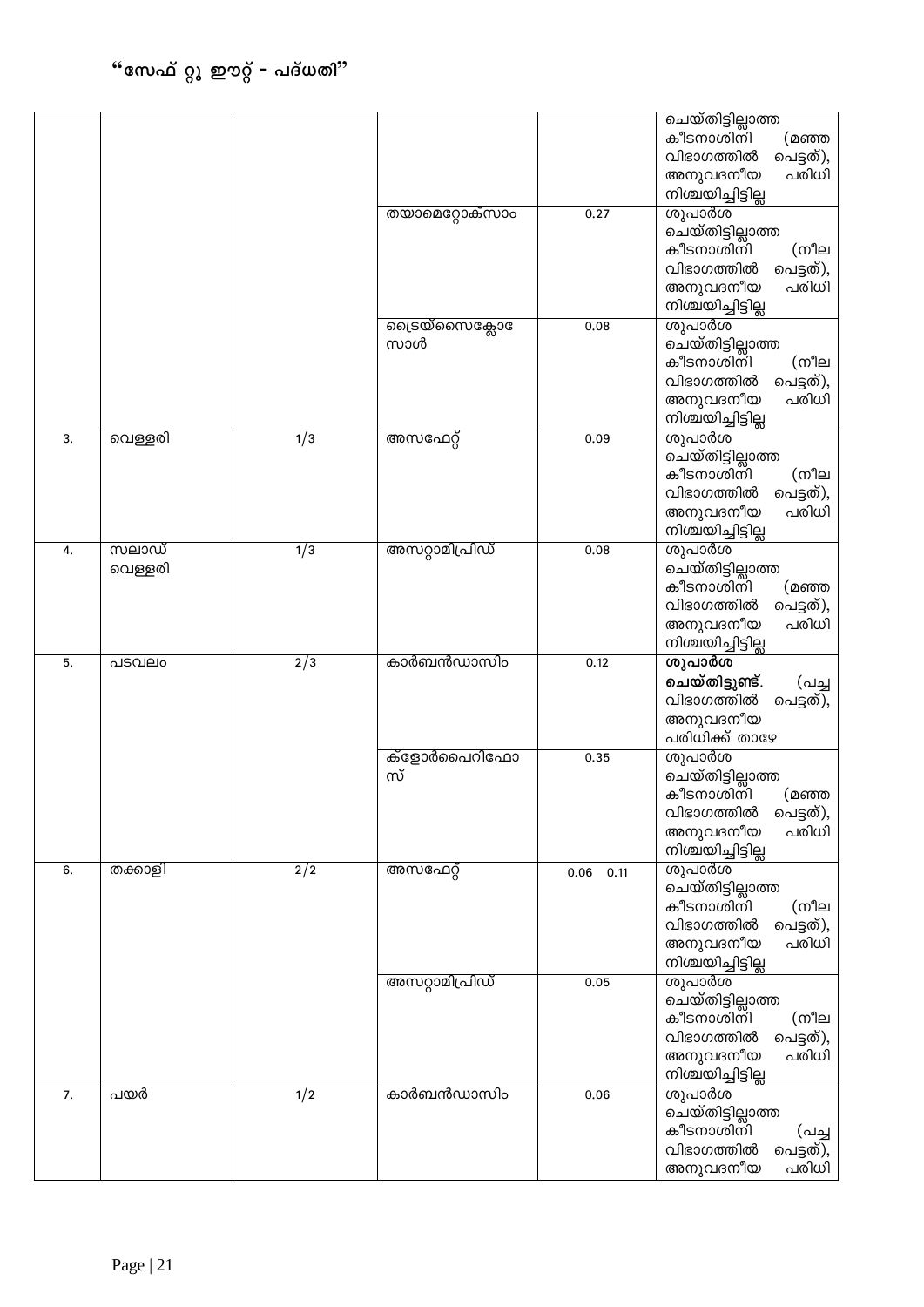| ou |
|----|
|----|

### പട്ടിക 7. "ജൈവം" എന്ന ലേബലിൽ വിൽക്കൂന്ന സാമ്പിളുകളിലെ കീടനാശിനി കണ്ടെത്താത്തവ:

#### പച്ചക്കറികൾ

- ചുവപ്പ് ചീര<br>ബീൻസ്  $\mathbf{1}$ .
- $2.$
- …\_……<br>ബീറ്റ് റൂട്ട്  $3.$
- പാവ്ൽ് 4.
- വഴുതന  $5.$
- കാരറ്റ്  $6.$
- സാമ്പാർ മുളക് 7.
- അമരയ്ക്ക  $8.$
- മുരിങ്ങക്ക 9.
- പച്ചമുളക്  $10.$
- കോവയ്ക്ക  $11.$
- $12.$ മാങ്ങ

പഴവർഗ്ഗങ്ങൾ

 $13.$ കൈതച്ചക്ക

### പട്ടിക ഃ. ഇക്കോ ഷോപ്പ് സാമ്പിളുകളിലെ കീടനാശിനി അവശിഷ്ട തോത്:

| ക്രമ  | ഇനം     | കീടനാശിനി     | കണ്ടെത്തിയ        | കീടനാശിനി  | പരാമർശങ്ങൾ                                                                                                              |
|-------|---------|---------------|-------------------|------------|-------------------------------------------------------------------------------------------------------------------------|
| നമ്പർ |         | കണ്ടെത്തിയ    | കീടനാശിനി         | യുടെ       |                                                                                                                         |
|       |         | സാമ്പിളുകളുടെ |                   | അളവ്       |                                                                                                                         |
|       |         | എണ്ണം/ മൊത്തം |                   | (പി.പി.എം) |                                                                                                                         |
|       |         | എണ്ണം         |                   |            |                                                                                                                         |
| 1.    | പാവൽ    | $\sqrt{1/2}$  | അസറ്റാമിപ്രിഡ്    | 0.05       | ശുപാർശ<br>ചെയ്തിട്ടില്ലാത്ത<br>കീടനാശിനി<br>(നീല<br>വിഭാഗത്തിൽ<br>പെട്ടത്),<br>അനുവദനീയ<br>പരിധി                        |
|       |         |               |                   |            | നിശ്ചയിച്ചിട്ടില്ല                                                                                                      |
|       |         |               | ഇമിഡാക്ലോപ്പ്രിഡ് | 0.19       | ശുപാർശ<br>ചെയ്തിട്ടില്ലാത്ത<br>കീടനാശിനി<br>(മഞ്ഞ<br>വിഭാഗത്തിൽ<br>പെട്ടത്),<br>പരിധി<br>അനുവദനീയ<br>നിശ്ചയിച്ചിട്ടില്ല |
| 2.    | കത്തിരി | 1/4           | അസഫേറ്റ്          | 0.17       | ശുപാർശ<br>ചെയ്തിട്ടില്ലാത്ത<br>കീടനാശിനി<br>(നീല<br>വിഭാഗത്തിൽ<br>പെട്ടത്),<br>അനുവദനീയ<br>പരിധി<br>നിശ്ചയിച്ചിട്ടില്ല  |
|       |         |               | അസറ്റാമിപ്രിഡ്    | 0.09       | ശുപാർശ<br>ചെയ്തിട്ടില്ലാത്ത<br>കീടനാശിനി<br>(നീല<br>വിഭാഗത്തിൽ<br>പെട്ടത്),<br>പരിധി<br>അനുവദനീയ<br>നിശ്ചയിച്ചിട്ടില്ല  |